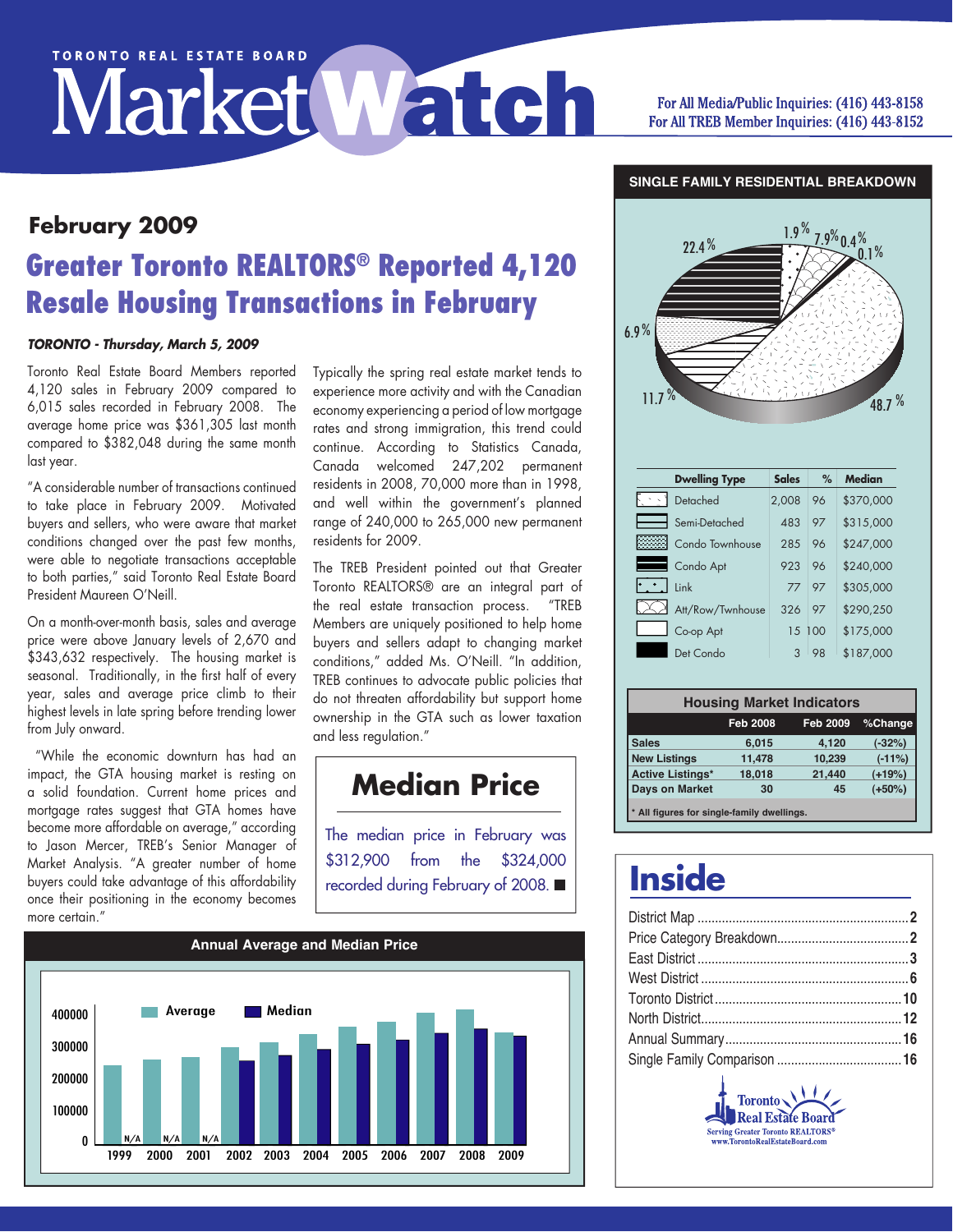### District Map



| <b>Price Category Breakdown - February 2009</b> |                          |             |                    |        |                |                                               |                          |      |  |  |  |
|-------------------------------------------------|--------------------------|-------------|--------------------|--------|----------------|-----------------------------------------------|--------------------------|------|--|--|--|
| <b>Price Range</b>                              |                          |             | <b>Total S.F.D</b> | %S.F.D |                | Condo Apt. %Condo Apt. Condo T.H. %Condo T.H. |                          |      |  |  |  |
|                                                 |                          | \$90,000    | 26                 | 0.6    | 15             | 1.6                                           | 6                        | 2.1  |  |  |  |
| \$90,001                                        | $\overline{\phantom{a}}$ | \$100,000   | 6                  | 0.1    | 5              | 0.5                                           | $\overline{\phantom{a}}$ |      |  |  |  |
| \$100,001                                       | $\blacksquare$           | \$110,000   | 16                 | 0.4    | 13             | 1.4                                           | 1.                       | 0.4  |  |  |  |
| \$110,001                                       | $\overline{\phantom{a}}$ | \$120,000   | 18                 | 0.4    | 13             | 1.4                                           | $\overline{2}$           | 0.7  |  |  |  |
| \$120,001                                       | $\blacksquare$           | \$130,000   | 24                 | 0.6    | 19             | 2.1                                           | $\overline{c}$           | 0.7  |  |  |  |
| \$130,001                                       | $\overline{\phantom{a}}$ | \$140,000   | 22                 | 0.5    | 13             | 1.4                                           | 3                        | 1.1  |  |  |  |
| \$140,001                                       | $\overline{\phantom{a}}$ | \$150,000   | 39                 | 0.9    | 23             | 2.5                                           | 4                        | 1.4  |  |  |  |
| \$150,001                                       | $\overline{\phantom{a}}$ | \$160,000   | 59                 | 1.4    | 34             | 3.7                                           | 12                       | 4.2  |  |  |  |
| \$160,001                                       | $\blacksquare$           | \$170,000   | 65                 | 1.6    | 38             | 4.1                                           | 4                        | 1.4  |  |  |  |
| \$170,001                                       | $\overline{\phantom{a}}$ | \$180,000   | 70                 | 1.7    | 39             | 4.2                                           | 14                       | 4.9  |  |  |  |
| \$180,001                                       | $\overline{\phantom{a}}$ | \$190,000   | 77                 | 1.9    | 34             | 3.7                                           | 11                       | 3.9  |  |  |  |
| \$190,001                                       | $\overline{\phantom{a}}$ | \$200,000   | 78                 | 1.9    | 34             | 3.7                                           | 10                       | 3.5  |  |  |  |
| \$200,001                                       | $\blacksquare$           | \$225,000   | 238                | 5.8    | 102            | 11.1                                          | 33                       | 11.6 |  |  |  |
| \$225,001                                       | $\sim$                   | \$250,000   | 358                | 8.7    | 129            | 14.0                                          | 46                       | 16.1 |  |  |  |
| \$250,001                                       | $\blacksquare$           | \$300,000   | 795                | 19.3   | 189            | 20.5                                          | 63                       | 22.1 |  |  |  |
| \$300,001                                       | $\blacksquare$           | \$400,000   | 1,184              | 28.7   | 162            | 17.6                                          | 52                       | 18.2 |  |  |  |
| \$400,001                                       | $\sim$                   | \$500,000   | 512                | 12.4   | 34             | 3.7                                           | 14                       | 4.9  |  |  |  |
| \$500,001                                       | $\sim$                   | \$750,000   | 368                | 8.9    | 22             | 2.4                                           | $\overline{7}$           | 2.5  |  |  |  |
| \$750,001                                       | $\sim$                   | \$1,000,000 | 90                 | 2.2    | $\overline{c}$ | 0.2                                           | 1                        | 0.4  |  |  |  |
| \$1,000,001                                     | $\sim$                   | \$1,500,000 | 50                 | 1.2    | 3              | 0.3                                           | ٠                        |      |  |  |  |
| \$1,500,001                                     |                          |             | 25                 | 0.6    |                |                                               |                          |      |  |  |  |
| Total:                                          |                          |             | 4,120              | 100    | 923            | 100                                           | 285                      | 100  |  |  |  |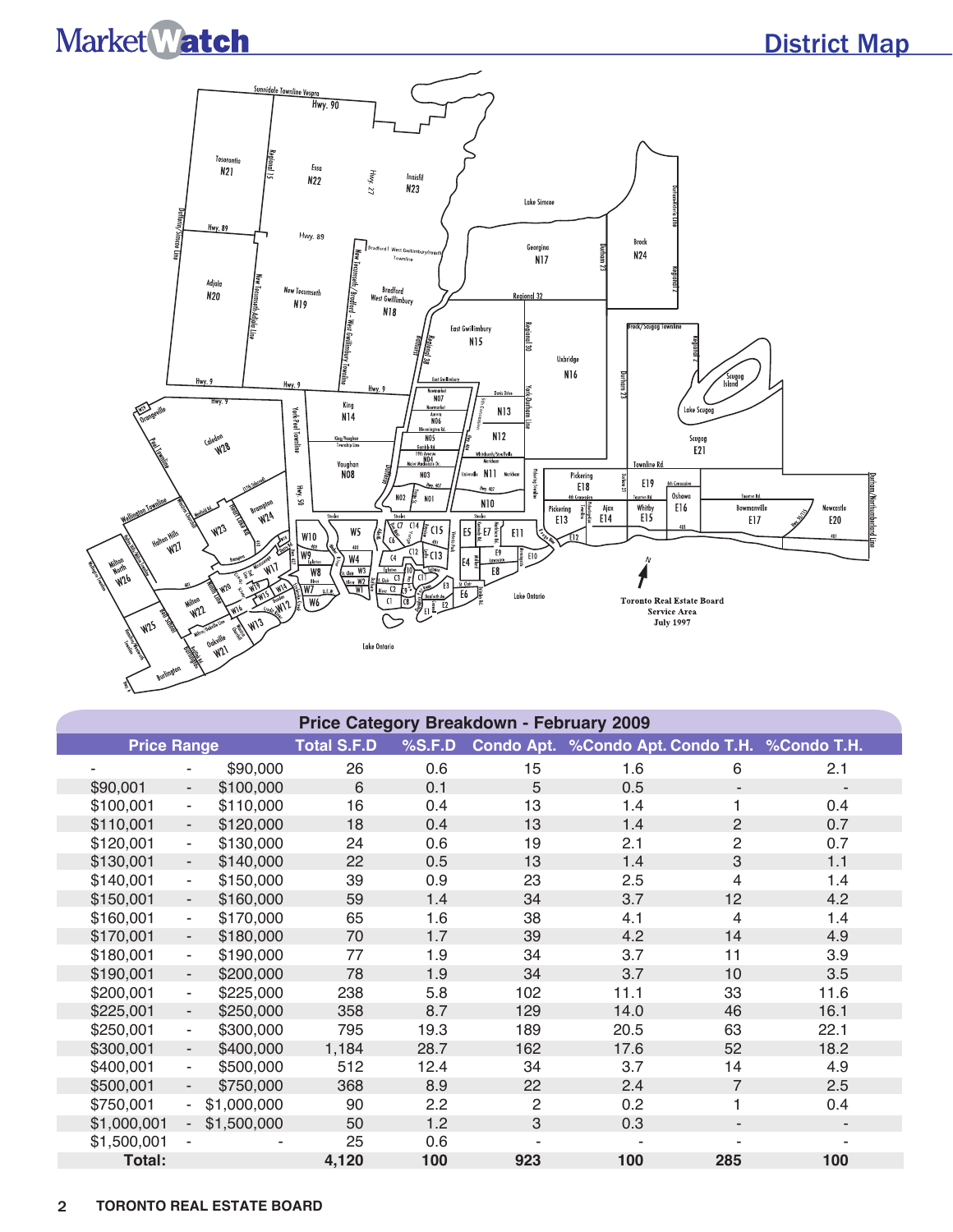### East District

| <b>Current Month: February 2009</b> |               |            |              |               |                  |                  |                |           |  |  |  |
|-------------------------------------|---------------|------------|--------------|---------------|------------------|------------------|----------------|-----------|--|--|--|
| <b>Area</b>                         | <b>Active</b> | <b>New</b> | <b>Sales</b> | \$ Volume     | <b>Avg Price</b> | <b>Med Price</b> | <b>Avg DOM</b> | Avg %List |  |  |  |
| E01                                 | 130           | 96         | 44           | \$17,427,499  | \$396,080        | \$364,000        | 37             | 97        |  |  |  |
| E02                                 | 124           | 91         | 43           | \$21,677,000  | \$504,116        | \$459,500        | 27             | 97        |  |  |  |
| E03                                 | 230           | 151        | 92           | \$31,182,236  | \$338,937        | \$336,250        | 36             | 97        |  |  |  |
| E04                                 | 180           | 92         | 43           | \$11,807,750  | \$274,599        | \$276,000        | 44             | 95        |  |  |  |
| E <sub>05</sub>                     | 200           | 111        | 49           | \$12,731,598  | \$259,829        | \$247,000        | 55             | 95        |  |  |  |
| E06                                 | 132           | 60         | 30           | \$10,719,900  | \$357,330        | \$315,250        | 45             | 95        |  |  |  |
| E07                                 | 193           | 90         | 42           | \$11,462,700  | \$272,921        | \$270,500        | 50             | 95        |  |  |  |
| E08                                 | 227           | 107        | 48           | \$13,925,830  | \$290,121        | \$283,125        | 43             | 96        |  |  |  |
| E09                                 | 197           | 95         | 50           | \$11,926,260  | \$238,525        | \$226,000        | 61             | 96        |  |  |  |
| E10                                 | 105           | 48         | 36           | \$12,209,400  | \$339,150        | \$329,750        | 46             | 96        |  |  |  |
| E <sub>11</sub>                     | 281           | 98         | 46           | \$11,386,550  | \$247,534        | \$243,500        | 41             | 95        |  |  |  |
| E12                                 | 47            | 30         | 9            | \$2,127,000   | \$236,333        | \$224,000        | 29             | 98        |  |  |  |
| E <sub>13</sub>                     | 234           | 121        | 60           | \$18,565,300  | \$309,422        | \$271,125        | 45             | 97        |  |  |  |
| E <sub>14</sub>                     | 352           | 176        | 77           | \$23,594,050  | \$306,416        | \$285,000        | 41             | 97        |  |  |  |
| E15                                 | 354           | 201        | 82           | \$23,009,300  | \$280,601        | \$279,500        | 37             | 97        |  |  |  |
| E16                                 | 634           | 316        | 132          | \$26,844,280  | \$203,366        | \$191,250        | 43             | 96        |  |  |  |
| E17                                 | 383           | 182        | 83           | \$19,969,930  | \$240,602        | \$226,000        | 44             | 97        |  |  |  |
| E18                                 | 24            | 9          | 1            | \$370,000     | \$370,000        | \$370,000        | 123            | 93        |  |  |  |
| E19                                 | 132           | 66         | 25           | \$7,589,500   | \$303,580        | \$287,000        | 45             | 97        |  |  |  |
| E20                                 | 111           | 36         | 13           | \$4,500,750   | \$346,212        | \$313,000        | 75             | 96        |  |  |  |
| E21                                 | 184           | 75         | 25           | \$7,226,550   | \$289,062        | \$262,000        | 60             | 97        |  |  |  |
| <b>TOTAL</b>                        | 4,454         | 2,251      | 1,030        | \$300,253,383 | \$291,508        | \$273,325        | 44             | 96        |  |  |  |

| <b>Year-to-Date: February 2009</b> |               |                |               |                  |                  |                |           |  |  |  |  |
|------------------------------------|---------------|----------------|---------------|------------------|------------------|----------------|-----------|--|--|--|--|
| Area                               | <b>Listed</b> | <b>Sales</b>   | \$ Volume     | <b>Avg Price</b> | <b>Med Price</b> | <b>Avg DOM</b> | Avg %List |  |  |  |  |
| E01                                | 160           | 74             | \$29,861,139  | \$403,529        | \$377,500        | 36             | 97        |  |  |  |  |
| E02                                | 172           | 72             | \$34,449,200  | \$478,461        | \$435,250        | 35             | 97        |  |  |  |  |
| E03                                | 309           | 149            | \$49,820,636  | \$334,367        | \$335,000        | 35             | 96        |  |  |  |  |
| E04                                | 182           | 72             | \$19,421,650  | \$269,745        | \$275,500        | 42             | 96        |  |  |  |  |
| E05                                | 196           | 77             | \$20,115,898  | \$261,245        | \$250,500        | 54             | 95        |  |  |  |  |
| E06                                | 136           | 47             | \$16,203,900  | \$344,764        | \$320,000        | 52             | 95        |  |  |  |  |
| E07                                | 154           | 77             | \$19,722,318  | \$256,134        | \$255,000        | 53             | 94        |  |  |  |  |
| E08                                | 238           | 83             | \$23,100,330  | \$278,317        | \$280,000        | 43             | 95        |  |  |  |  |
| E09                                | 181           | 97             | \$22,340,560  | \$230,315        | \$221,800        | 55             | 95        |  |  |  |  |
| E <sub>10</sub>                    | 105           | 55             | \$18,831,200  | \$342,385        | \$335,000        | 43             | 96        |  |  |  |  |
| E11                                | 227           | 80             | \$19,928,050  | \$249,101        | \$243,500        | 42             | 95        |  |  |  |  |
| E12                                | 62            | 21             | \$4,795,000   | \$228,333        | \$224,000        | 39             | 97        |  |  |  |  |
| E <sub>13</sub>                    | 258           | 96             | \$29,826,100  | \$310,689        | \$267,000        | 45             | 97        |  |  |  |  |
| E14                                | 372           | 133            | \$38,830,850  | \$291,961        | \$275,000        | 40             | 97        |  |  |  |  |
| E15                                | 397           | 149            | \$41,625,850  | \$279,368        | \$268,000        | 43             | 97        |  |  |  |  |
| E16                                | 659           | 211            | \$42,413,810  | \$201,013        | \$187,500        | 46             | 96        |  |  |  |  |
| E <sub>17</sub>                    | 396           | 141            | \$34,843,990  | \$247,121        | \$227,000        | 43             | 97        |  |  |  |  |
| E18                                | 19            | $\overline{2}$ | \$600,000     | \$300,000        | \$300,000        | 113            | 93        |  |  |  |  |
| E19                                | 147           | 41             | \$12,479,500  | \$304,378        | \$280,000        | 48             | 97        |  |  |  |  |
| E20                                | 93            | 21             | \$6,686,750   | \$318,417        | \$267,000        | 66             | 96        |  |  |  |  |
| E21                                | 141           | 37             | \$10,202,442  | \$275,742        | \$262,000        | 63             | 97        |  |  |  |  |
| <b>TOTAL</b>                       | 4,604         | 1,735          | \$496,099,173 | \$285,936        | \$266,000        | 45             | 96        |  |  |  |  |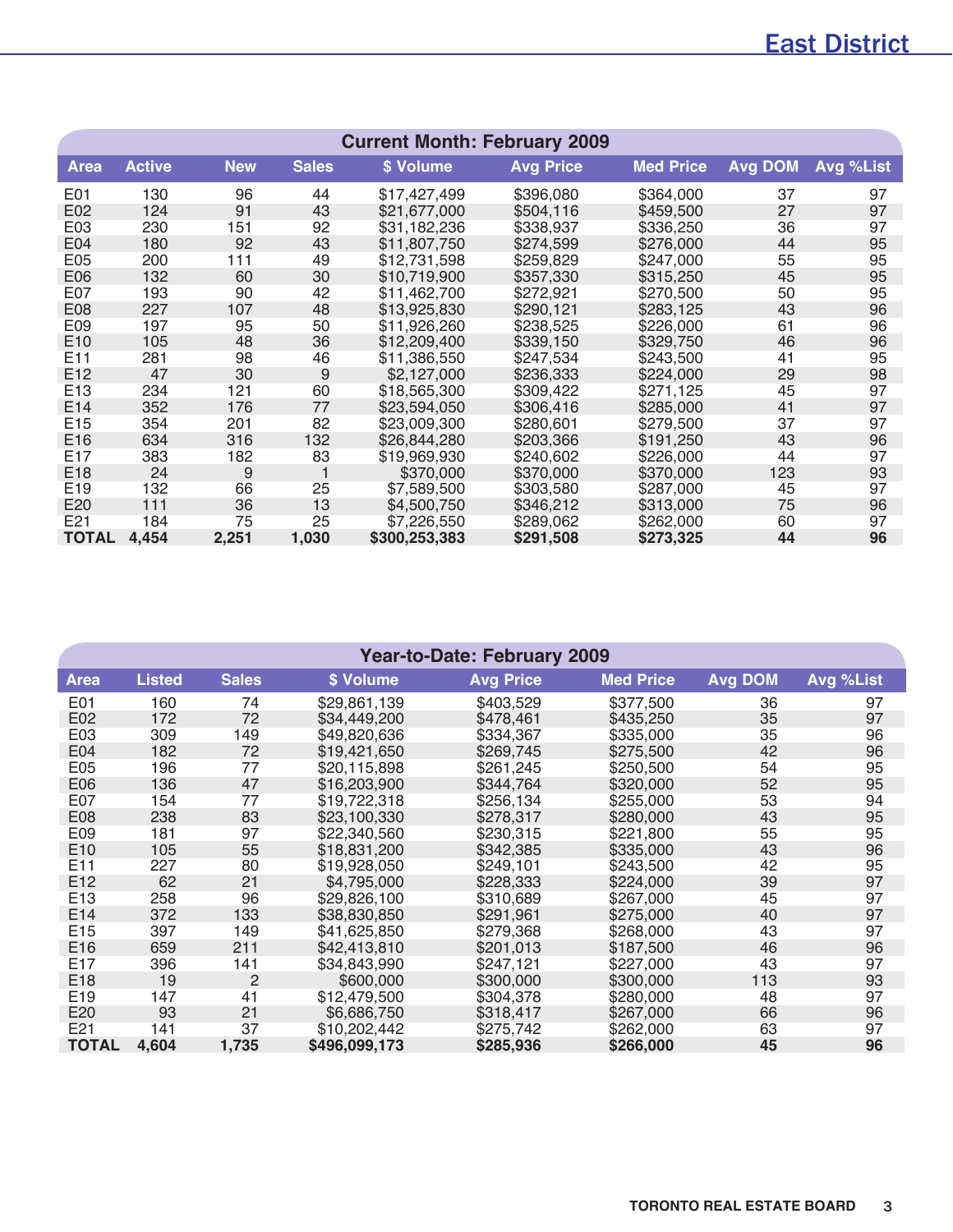

|                 |     |              | <b>Detached Houses</b> |            |      |                       |                 |                          |                | <b>Semi-Detached Houses</b> |                               |       |     |
|-----------------|-----|--------------|------------------------|------------|------|-----------------------|-----------------|--------------------------|----------------|-----------------------------|-------------------------------|-------|-----|
| <b>Area</b>     | Act | <b>Sales</b> | <b>Av. Price</b>       | Med. Price |      | % S-A Av. % List Area |                 | Act                      | <b>Sales</b>   | <b>Av. Price</b>            | Med. Price   % S-A Av. % List |       |     |
| E01             | 32  | 8            | \$411,650              | \$359,000  | 25.0 | 95                    | E01             | 47                       | 19             | \$446,421                   | \$430,000                     | 40.4  | 98  |
| E02             | 45  | 20           | \$623,325              | \$600,750  | 44.4 | 98                    | E02             | 36                       | 10             | \$413,450                   | \$378,500                     | 27.8  | 97  |
| E03             | 125 | 49           | \$374,962              | \$349,500  | 39.2 | 96                    | E03             | 25                       | 23             | \$428,160                   | \$405,000                     | 92.0  | 98  |
| E04             | 82  | 24           | \$326,471              | \$302,500  | 29.3 | 96                    | E04             | 7                        | 5              | \$248,910                   | \$243,000                     | 71.4  | 93  |
| E05             | 58  | 11           | \$409,500              | \$401,000  | 19.0 | 96                    | E05             | 11                       | $\overline{4}$ | \$291,950                   | \$296,400                     | 36.4  | 96  |
| E <sub>06</sub> | 105 | 24           | \$369,996              | \$325,000  | 22.9 | 96                    | E <sub>06</sub> | 16                       | 2              | \$290,000                   | \$290,000                     | 12.5  | 96  |
| E07             | 58  | 16           | \$347,081              | \$347,500  | 27.6 | 95                    | E07             | 11                       | $\overline{2}$ | \$300,800                   | \$300,800                     | 18.2  | 96  |
| E <sub>08</sub> | 128 | 31           | \$338,850              | \$300,000  | 24.2 | 96                    | E08             | 6                        | 1              | \$286,500                   | \$286,500                     | 16.7  | 96  |
| E09             | 65  | 17           | \$318,821              | \$309,000  | 26.2 | 96                    | E09             | 5                        | 1              | \$275,000                   | \$275,000                     | 20.0  | 101 |
| E <sub>10</sub> | 81  | 31           | \$350,319              | \$334,500  | 38.3 | 96                    | E <sub>10</sub> | 2                        | 1              | \$249,000                   | \$249,000                     | 50.0  | 98  |
| E <sub>11</sub> | 104 | 21           | \$315,590              | \$295,000  | 20.2 | 96                    | E <sub>11</sub> | 28                       | 6              | \$263,275                   | \$258,500                     | 21.4  | 96  |
| E <sub>12</sub> | 32  | 5            | \$267,000              | \$280,000  | 15.6 | 98                    | E <sub>12</sub> | $\mathcal{P}$            | ۰              |                             |                               |       |     |
| E <sub>13</sub> | 126 | 31           | \$396,182              | \$340,000  | 24.6 | 97                    | E <sub>13</sub> | 17                       | 3              | \$275,833                   | \$271,000                     | 17.7  | 97  |
| E <sub>14</sub> | 242 | 54           | \$333,695              | \$322,500  | 22.3 | 97                    | E <sub>14</sub> | 29                       | 4              | \$252,250                   | \$250,000                     | 13.8  | 97  |
| E <sub>15</sub> | 238 | 56           | \$307,779              | \$301,500  | 23.5 | 97                    | E <sub>15</sub> | 12                       | 3              | \$252,000                   | \$248,000                     | 25.0  | 98  |
| E16             | 481 | 93           | \$224,201              | \$214,000  | 19.3 | 96                    | E <sub>16</sub> | 57                       | 17             | \$159,818                   | \$158,000                     | 29.8  | 97  |
| E <sub>17</sub> | 261 | 57           | \$258,852              | \$246,000  | 21.8 | 97                    | E <sub>17</sub> | 10                       | 3              | \$180,667                   | \$184,000                     | 30.0  | 98  |
| E18             | 24  | 1            | \$370,000              | \$370,000  | 4.2  | 93                    | E <sub>18</sub> | $\blacksquare$           |                |                             |                               |       |     |
| E <sub>19</sub> | 114 | 21           | \$315,929              | \$290,000  | 18.4 | 97                    | E <sub>19</sub> | $\overline{\phantom{a}}$ | ٠              | ٠                           |                               |       |     |
| E <sub>20</sub> | 99  | 13           | \$346,212              | \$313,000  | 13.1 | 96                    | E <sub>20</sub> | ä,                       |                |                             |                               |       |     |
| E21             | 183 | 24           | \$292,148              | \$267,000  | 13.1 | 97                    | E21             |                          | 1              | \$215,000                   | \$215,000                     | 100.0 | 98  |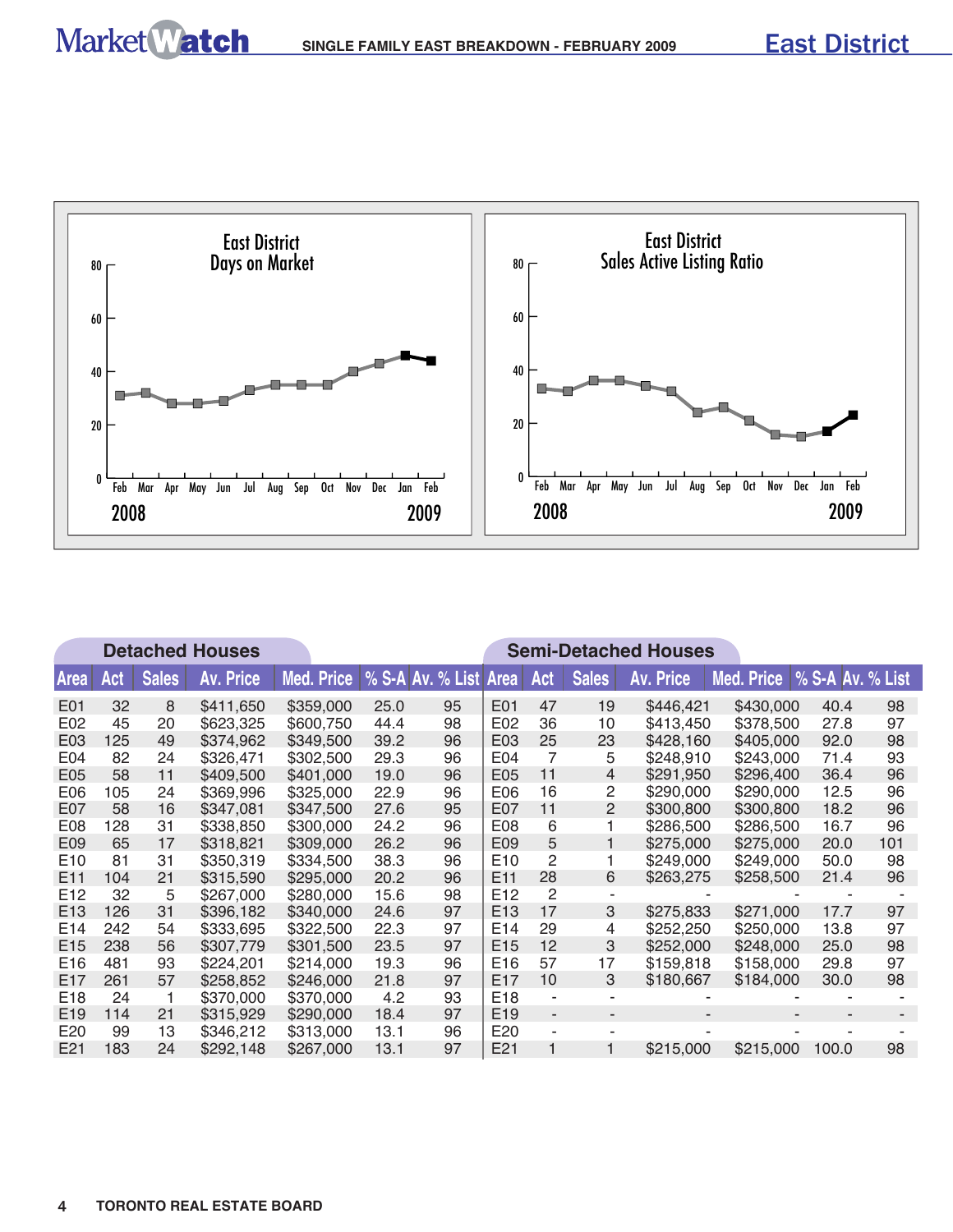|                 | <b>Condo Apartment</b> |                   |                  |            |                       |    |                 |                          | Link                     |           |            |                          |    |
|-----------------|------------------------|-------------------|------------------|------------|-----------------------|----|-----------------|--------------------------|--------------------------|-----------|------------|--------------------------|----|
| <b>Area</b>     | Act                    | <b>Sales</b>      | <b>Av. Price</b> | Med. Price | % S-A Av. % List Area |    |                 | Act                      | <b>Sales</b>             | Av. Price | Med. Price | % S-A Av. % List         |    |
| E01             | 25                     | 7                 | \$290,571        | \$297,500  | 28.0                  | 98 | E01             |                          | ۰                        |           |            |                          |    |
| E02             | 22                     | 7                 | \$342,071        | \$325,000  | 31.8                  | 95 | E02             | ÷                        | ۰                        |           |            |                          |    |
| E03             | 65                     | 18                | \$145,306        | \$134,000  | 27.7                  | 96 | E03             | $\overline{\phantom{a}}$ | ٠                        |           |            |                          |    |
| E04             | 62                     | 10                | \$150,690        | \$147,000  | 16.1                  | 95 | E04             | $\blacksquare$           |                          |           |            |                          |    |
| E05             | 88                     | 23                | \$176,435        | \$172,000  | 26.1                  | 94 | E05             | 6                        | 2                        | \$352,900 | \$352,900  | 33.3                     | 98 |
| E06             | 8                      | 3                 | \$300,667        | \$260,000  | 37.5                  | 91 | E06             | $\sim$                   | ۰                        |           |            |                          |    |
| E07             | 103                    | $12 \overline{ }$ | \$179,358        | \$181,000  | 11.7                  | 95 | E07             | $\overline{7}$           | 4                        | \$295,000 | \$292,500  | 57.1                     | 92 |
| <b>E08</b>      | 61                     | 11                | \$170,773        | \$155,500  | 18.0                  | 95 | E08             | $\blacksquare$           | 1                        | \$296,000 | \$296,000  |                          | 93 |
| E09             | 100                    | 28                | \$194,207        | \$200,500  | 28.0                  | 95 | E09             | $\overline{a}$           | $\overline{\phantom{a}}$ |           |            | $\overline{\phantom{a}}$ |    |
| E <sub>10</sub> | 3                      |                   | \$125,000        | \$125,000  | 33.3                  | 91 | E <sub>10</sub> |                          | ۰                        |           |            |                          |    |
| E <sub>11</sub> | 63                     | 8                 | \$118,688        | \$109,250  | 12.7                  | 93 | E <sub>11</sub> | 5                        | ٠                        |           |            |                          |    |
| E <sub>12</sub> | 4                      |                   |                  |            |                       |    | E <sub>12</sub> |                          | ۰                        |           |            |                          |    |
| E <sub>13</sub> | 30                     | 7                 | \$214,571        | \$195,000  | 23.3                  | 96 | E <sub>13</sub> | 7                        |                          |           |            |                          |    |
| E <sub>14</sub> | 20                     |                   | \$168,000        | \$168,000  | 5.0                   | 96 | E14             | 6                        | 2                        | \$252,500 | \$252,500  | 33.3                     | 97 |
| E <sub>15</sub> | 25                     | 2                 | \$162,450        | \$162,450  | 8.0                   | 95 | E <sub>15</sub> | 15                       | 3                        | \$226,500 | \$225,500  | 20.0                     | 97 |
| E <sub>16</sub> | 23                     | 6                 | \$159,883        | \$163,500  | 26.1                  | 95 | E <sub>16</sub> | 8                        | 4                        | \$192,375 | \$198,750  | 50.0                     | 97 |
| E <sub>17</sub> | 24                     |                   |                  |            |                       | ٠  | E <sub>17</sub> | 31                       | 7                        | \$220,641 | \$225,000  | 22.6                     | 98 |
| E <sub>18</sub> |                        |                   |                  |            |                       | ٠  | E <sub>18</sub> |                          |                          |           |            |                          |    |
| E <sub>19</sub> | 2                      |                   |                  |            |                       | ۰. | E <sub>19</sub> |                          |                          |           |            |                          |    |
| E20             | 10                     |                   |                  |            |                       | ۰  | E20             | $\overline{2}$           |                          |           |            |                          |    |
| E21             |                        |                   |                  |            |                       |    | E21             |                          |                          |           |            |                          |    |

|                 | <b>Condo Townhouse</b> |                |                  |            |                       |                          |                 |                          |                          | <b>Detached Condo</b>    |            |                          |                  |  |
|-----------------|------------------------|----------------|------------------|------------|-----------------------|--------------------------|-----------------|--------------------------|--------------------------|--------------------------|------------|--------------------------|------------------|--|
| <b>Area</b>     | Act                    | <b>Sales</b>   | <b>Av. Price</b> | Med. Price | % S-A Av. % List Area |                          |                 | Act                      | <b>Sales</b>             | <b>Av. Price</b>         | Med. Price |                          | % S-A Av. % List |  |
| E01             |                        | 3              | \$279,300        | \$276,900  | 300.0                 | 94                       | E01             | $\overline{\phantom{a}}$ | $\overline{\phantom{a}}$ | $\overline{\phantom{a}}$ |            | $\overline{\phantom{a}}$ | $\blacksquare$   |  |
| E02             | 10                     | 4              | \$401,250        | \$387,500  | 40.0                  | 98                       | E02             |                          |                          |                          | ۰          | ٠                        | ۰                |  |
| E03             | 3                      |                | \$173,000        | \$173,000  | 33.3                  | 97                       | E03             |                          | $\overline{\phantom{a}}$ | $\overline{\phantom{a}}$ |            | ٠                        | $\blacksquare$   |  |
| E04             | 21                     | 3              | \$287,000        | \$292,000  | 14.3                  | 94                       | E04             |                          |                          |                          |            |                          |                  |  |
| E05             | 34                     | 5              | \$214,800        | \$210,000  | 14.7                  | 93                       | E05             | ÷,                       | $\blacksquare$           | $\overline{\phantom{a}}$ | ٠          | $\overline{\phantom{a}}$ |                  |  |
| E06             |                        |                |                  |            |                       |                          | E06             |                          |                          |                          |            |                          |                  |  |
| E07             | 10                     | 5              | \$224,100        | \$217,000  | 50.0                  | 95                       | E07             | $\blacksquare$           |                          |                          |            | ٠                        |                  |  |
| E08             | 22                     | 2              | \$226,750        | \$226,750  | 9.1                   | 94                       | E08             |                          |                          |                          |            |                          |                  |  |
| E09             | 23                     | 4              | \$198,375        | \$237,000  | 17.4                  | 99                       | E09             | ÷,                       | $\overline{a}$           |                          |            | ۰                        |                  |  |
| E <sub>10</sub> | 12                     |                |                  |            |                       |                          | E <sub>10</sub> |                          |                          |                          |            |                          |                  |  |
| E11             | 40                     | $\overline{7}$ | \$190,000        | \$195,000  | 17.5                  | 96                       | E <sub>11</sub> | 3                        |                          | \$182,000                | \$182,000  | 33.3                     | 97               |  |
| E <sub>12</sub> | 5                      | 4              | \$198,000        | \$200,000  | 80.0                  | 98                       | E <sub>12</sub> |                          |                          |                          |            |                          |                  |  |
| E <sub>13</sub> | 37                     | 12             | \$192,408        | \$194,500  | 32.4                  | 96                       | E <sub>13</sub> |                          | $\blacksquare$           |                          |            |                          |                  |  |
| E <sub>14</sub> | 13                     | 2              | \$194,750        | \$194,750  | 15.4                  | 98                       | E14             |                          |                          | \$187,000                | \$187,000  | $\overline{\phantom{a}}$ | 98               |  |
| E15             | 29                     | 6              | \$204,667        | \$203,750  | 20.7                  | 97                       | E <sub>15</sub> | $\overline{\phantom{a}}$ |                          |                          |            |                          |                  |  |
| E <sub>16</sub> | 48                     | 6              | \$101,650        | \$95,500   | 12.5                  | 96                       | E <sub>16</sub> | ä,                       |                          |                          |            |                          |                  |  |
| E <sub>17</sub> | 18                     | 3              | \$181,500        | \$192,000  | 16.7                  | 94                       | E17             | ÷,                       |                          |                          | ٠          |                          |                  |  |
| E18             |                        |                |                  |            |                       | ÷.                       | E18             |                          |                          |                          |            |                          |                  |  |
| E19             |                        |                |                  |            |                       | $\overline{\phantom{a}}$ | E <sub>19</sub> | ÷                        |                          |                          |            |                          |                  |  |
| E20             |                        |                |                  |            |                       | ٠                        | E20             |                          |                          |                          |            |                          |                  |  |
| E21             |                        |                |                  |            |                       | $\blacksquare$           | E21             |                          |                          |                          |            |                          |                  |  |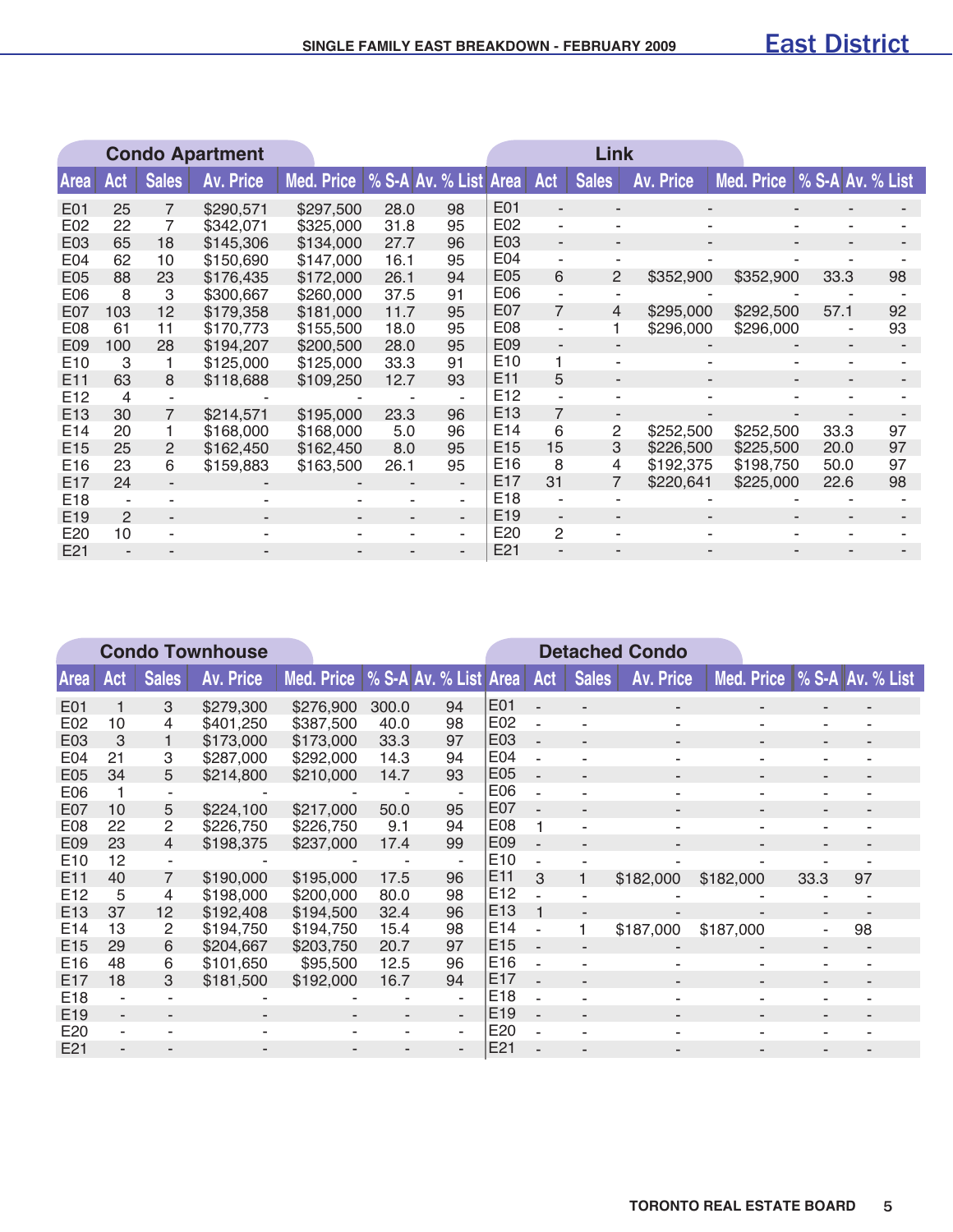## **SINGLE FAMILY EAST BREAKDOWN - FEBRuARY 2009**

|                 | <b>Co-op Apartment</b> |              |           |                                    |      |                          | <b>Attached/Row/Townhouse</b> |     |              |           |                             |       |     |
|-----------------|------------------------|--------------|-----------|------------------------------------|------|--------------------------|-------------------------------|-----|--------------|-----------|-----------------------------|-------|-----|
| <b>Area</b>     | Act                    | <b>Sales</b> | Av. Price | Med. Price   % S-A Av. % List Area |      |                          |                               | Act | <b>Sales</b> | Av. Price | Med. Price % S-A Av. % List |       |     |
| E01             |                        |              |           |                                    |      |                          | E01                           | 25  | 7            | \$397,200 | \$413,500                   | 28.0  | 97  |
| E02             | 3                      |              |           |                                    |      |                          | E02                           | 8   | 2            | \$538,250 | \$538,250                   | 25.0  | 98  |
| E03             | 3                      |              | \$172,900 | \$172,900                          | 33.3 | 100                      | E03                           | 9   |              |           |                             |       |     |
| E <sub>04</sub> | 6                      |              |           |                                    |      |                          | E04                           | 2   |              | \$360,000 | \$360,000                   | 50.0  | 98  |
| E05             |                        |              |           |                                    |      | $\overline{\phantom{a}}$ | E05                           | 3   | 4            | \$305,375 | \$307,250                   | 133.3 | 97  |
| E06             |                        |              |           |                                    |      | ۰.                       | E06                           | 2   |              | \$358,000 | \$358,000                   | 50.0  | 97  |
| E07             | 1                      |              |           |                                    |      |                          | E07                           | 3   | 3            | \$285,000 | \$264,000                   | 100.0 | 97  |
| E08             |                        |              |           |                                    |      | ۰.                       | E08                           | 9   |              | \$253,490 | \$253,490                   | 22.2  | 100 |
| E <sub>09</sub> |                        |              |           |                                    |      | ۰.                       | E <sub>09</sub>               | 4   |              |           |                             |       |     |
| E <sub>10</sub> |                        |              |           |                                    |      | ۰                        | E <sub>10</sub>               | 6   | 3            | \$325,167 | \$340,000                   | 50.0  | 96  |
| E <sub>11</sub> |                        | ۰.           |           |                                    |      | $\overline{\phantom{a}}$ | E <sub>11</sub>               | 37  |              | \$239,333 | \$260,000                   | 8.1   | 97  |
| E <sub>12</sub> |                        |              |           |                                    |      | ۰                        | E <sub>12</sub>               | 4   |              |           |                             |       |     |
| E <sub>13</sub> | ۰.                     |              |           |                                    |      | ۰.                       | E <sub>13</sub>               | 16  |              | \$235,036 | \$237,000                   | 43.8  | 97  |
| E <sub>14</sub> |                        |              |           |                                    |      |                          | E14                           | 42  | 13           | \$255,077 | \$255,000                   | 31.0  | 98  |
| E <sub>15</sub> |                        |              |           |                                    |      | ۰.                       | E <sub>15</sub>               | 35  | 12           | \$232,108 | \$233,000                   | 34.3  | 98  |
| E <sub>16</sub> |                        |              |           |                                    |      |                          | E <sub>16</sub>               | 17  | 6            | \$156,333 | \$171,000                   | 35.3  | 97  |
| E <sub>17</sub> |                        |              |           |                                    |      | -                        | E <sub>17</sub>               | 39  | 13           | \$198,799 | \$198,000                   | 33.3  | 98  |
| E <sub>18</sub> |                        |              |           |                                    |      |                          | E <sub>18</sub>               |     |              |           |                             |       |     |
| E <sub>19</sub> | ۰.                     |              |           |                                    |      | ۰.                       | E <sub>19</sub>               | 16  | 4            | \$238,750 | \$240,000                   | 25.0  | 97  |
| E <sub>20</sub> |                        |              |           |                                    |      |                          | E <sub>20</sub>               |     |              |           |                             |       |     |
| E21             |                        |              |           |                                    |      |                          | F <sub>21</sub>               |     |              |           |                             |       |     |

## West District

|                 | <b>Current Month: February 2009</b> |            |              |               |                  |                  |                |           |  |  |  |  |
|-----------------|-------------------------------------|------------|--------------|---------------|------------------|------------------|----------------|-----------|--|--|--|--|
| <b>Area</b>     | <b>Active</b>                       | <b>New</b> | <b>Sales</b> | \$ Volume     | <b>Avg Price</b> | <b>Med Price</b> | <b>Avg DOM</b> | Avg %List |  |  |  |  |
| <b>W01</b>      | 119                                 | 63         | 31           | \$11,371,900  | \$366,835        | \$314,000        | 42             | 98        |  |  |  |  |
| <b>W02</b>      | 142                                 | 71         | 37           | \$14,866,593  | \$401,800        | \$375,000        | 30             | 97        |  |  |  |  |
| <b>W03</b>      | 210                                 | 101        | 27           | \$8,305,000   | \$307,593        | \$309,000        | 48             | 95        |  |  |  |  |
| W04             | 202                                 | 91         | 31           | \$8,390,800   | \$270,671        | \$250,000        | 47             | 95        |  |  |  |  |
| <b>W05</b>      | 371                                 | 152        | 48           | \$12,297,701  | \$256,202        | \$278,000        | 54             | 95        |  |  |  |  |
| <b>W06</b>      | 288                                 | 147        | 51           | \$16,724,890  | \$327,939        | \$327,000        | 40             | 97        |  |  |  |  |
| <b>W07</b>      | 141                                 | 62         | 37           | \$15,251,100  | \$412,192        | \$402,000        | 43             | 96        |  |  |  |  |
| <b>W08</b>      | 275                                 | 131        | 59           | \$29,315,000  | \$496,864        | \$415,000        | 49             | 96        |  |  |  |  |
| <b>W09</b>      | 128                                 | 67         | 18           | \$5,201,000   | \$288,944        | \$312,500        | 33             | 93        |  |  |  |  |
| W <sub>10</sub> | 323                                 | 133        | 52           | \$11,035,713  | \$212,225        | \$198,000        | 51             | 96        |  |  |  |  |
| W12             | 264                                 | 123        | 52           | \$21,897,950  | \$421,114        | \$353,000        | 44             | 95        |  |  |  |  |
| W13             | 220                                 | 113        | 38           | \$17,168,400  | \$451,800        | \$390,000        | 57             | 96        |  |  |  |  |
| W14             | 121                                 | 57         | 22           | \$5,812,850   | \$264,220        | \$252,000        | 57             | 96        |  |  |  |  |
| W15             | 496                                 | 236        | 95           | \$21,955,400  | \$231,109        | \$219,000        | 45             | 96        |  |  |  |  |
| W16             | 180                                 | 96         | 28           | \$8,071,300   | \$288,261        | \$278,750        | 49             | 96        |  |  |  |  |
| W17             |                                     |            |              |               |                  |                  |                |           |  |  |  |  |
| <b>W18</b>      | 126                                 | 51         | 21           | \$5,108,901   | \$243,281        | \$264,100        | 36             | 95        |  |  |  |  |
| W <sub>19</sub> | 490                                 | 244        | 90           | \$31,759,640  | \$352,885        | \$332,000        | 40             | 96        |  |  |  |  |
| W20             | 552                                 | 302        | 123          | \$42,061,988  | \$341,967        | \$325,000        | 36             | 97        |  |  |  |  |
| W21             | 507                                 | 221        | 81           | \$38,472,900  | \$474,974        | \$430,000        | 56             | 96        |  |  |  |  |
| W22             | 280                                 | 174        | 79           | \$24,733,250  | \$313,079        | \$305,000        | 37             | 98        |  |  |  |  |
| W23             | 1,071                               | 558        | 224          | \$67,344,052  | \$300.643        | \$287,250        | 40             | 97        |  |  |  |  |
| W24             | 824                                 | 428        | 148          | \$46,612,500  | \$314,949        | \$311,000        | 43             | 96        |  |  |  |  |
| W25             | 113                                 | 54         | 17           | \$6,823,500   | \$401,382        | \$307,000        | 46             | 96        |  |  |  |  |
| W26             | 25                                  | 6          | 1            | \$290,000     | \$290,000        | \$290,000        | $\overline{7}$ | 97        |  |  |  |  |
| W27             | 240                                 | 109        | 57           | \$18,056,250  | \$316,776        | \$310,000        | 45             | 97        |  |  |  |  |
| W28             | 296                                 | 111        | 43           | \$20,049,675  | \$466,272        | \$375,000        | 50             | 96        |  |  |  |  |
| W29             | 200                                 | 69         | 27           | \$7,609,200   | \$281,822        | \$250,000        | 51             | 97        |  |  |  |  |
| <b>TOTAL</b>    | 8,204                               | 3,970      | 1,537        | \$516,587,453 | \$336,101        | \$305,600        | 44             | 96        |  |  |  |  |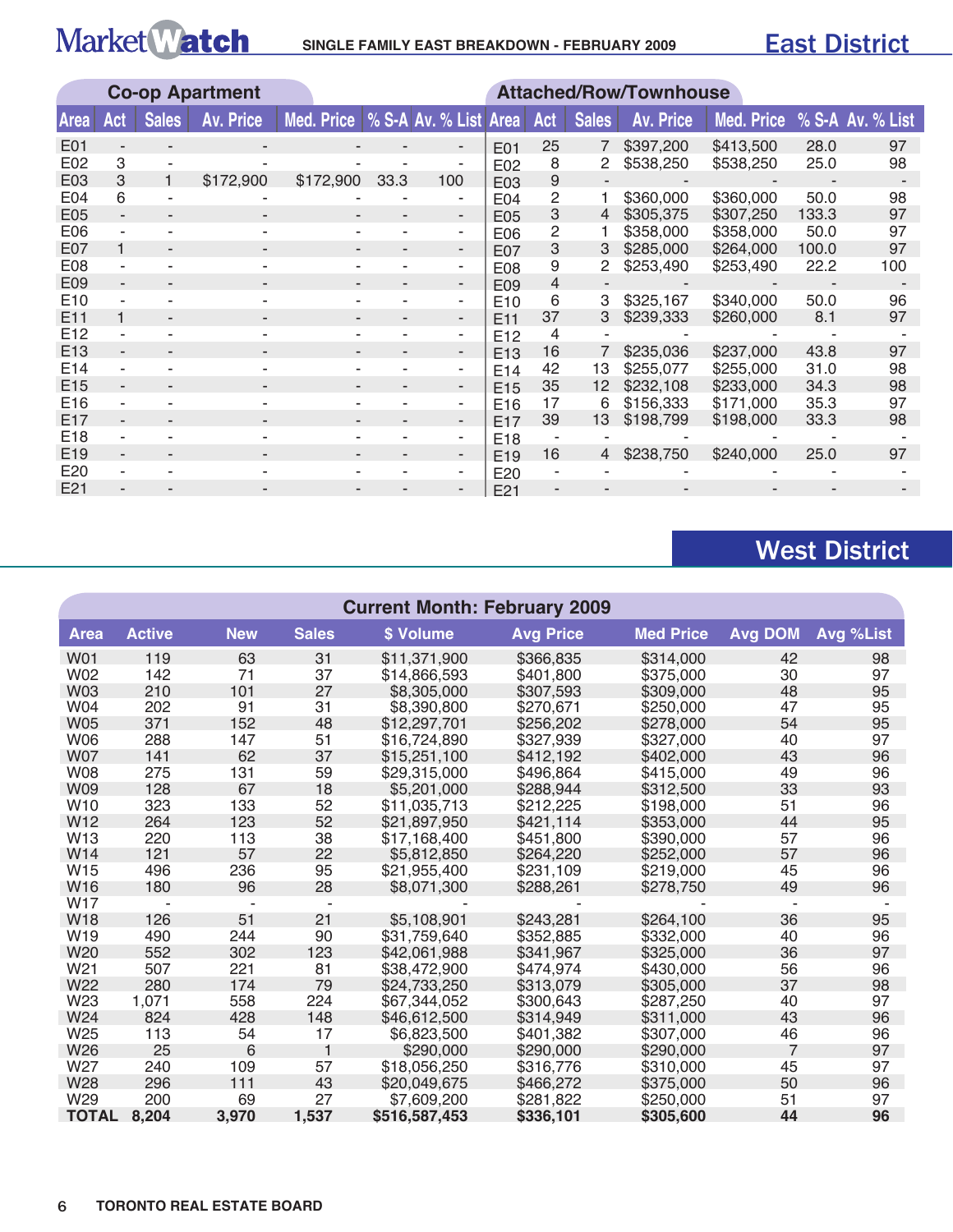

|                    | <b>Year-to-Date: February 2009</b> |              |               |                  |                  |                |           |  |  |  |  |  |
|--------------------|------------------------------------|--------------|---------------|------------------|------------------|----------------|-----------|--|--|--|--|--|
| <b>Area</b>        | <b>Listed</b>                      | <b>Sales</b> | \$ Volume     | <b>Avg Price</b> | <b>Med Price</b> | <b>Avg DOM</b> | Avg %List |  |  |  |  |  |
| <b>W01</b>         | 120                                | 58           | \$21,869,900  | \$377,067        | \$321,500        | 42             | 97        |  |  |  |  |  |
| <b>W02</b>         | 156                                | 56           | \$23,834,883  | \$425,623        | \$385,500        | 33             | 97        |  |  |  |  |  |
| <b>W03</b>         | 186                                | 50           | \$15,721,000  | \$314,420        | \$303,250        | 57             | 95        |  |  |  |  |  |
| <b>W04</b>         | 182                                | 55           | \$14,313,300  | \$260,242        | \$249,900        | 52             | 95        |  |  |  |  |  |
| <b>W05</b>         | 307                                | 84           | \$22,308,201  | \$265,574        | \$280,000        | 56             | 95        |  |  |  |  |  |
| <b>W06</b>         | 283                                | 88           | \$29,841,920  | \$339,113        | \$315,000        | 44             | 97        |  |  |  |  |  |
| <b>W07</b>         | 138                                | 59           | \$23,593,300  | \$399,886        | \$394,500        | 42             | 97        |  |  |  |  |  |
| <b>W08</b>         | 257                                | 90           | \$42,489,879  | \$472,110        | \$400,500        | 50             | 95        |  |  |  |  |  |
| <b>W09</b>         | 130                                | 41           | \$10,522,482  | \$256,646        | \$199,000        | 51             | 94        |  |  |  |  |  |
| W <sub>10</sub>    | 261                                | 90           | \$19,431,527  | \$215,906        | \$199,500        | 54             | 96        |  |  |  |  |  |
| W <sub>12</sub>    | 247                                | 83           | \$35,137,950  | \$423,349        | \$360,000        | 47             | 95        |  |  |  |  |  |
| W <sub>13</sub>    | 206                                | 55           | \$26,836,900  | \$487,944        | \$380,000        | 56             | 96        |  |  |  |  |  |
| W14                | 118                                | 39           | \$10,953,150  | \$280,850        | \$255,000        | 52             | 96        |  |  |  |  |  |
| W <sub>15</sub>    | 491                                | 157          | \$36,194,250  | \$230,537        | \$216,000        | 48             | 96        |  |  |  |  |  |
| W16                | 175                                | 45           | \$13,304,300  | \$295,651        | \$285,000        | 52             | 96        |  |  |  |  |  |
| <b>W17</b>         | $\overline{\phantom{a}}$           |              |               |                  |                  |                |           |  |  |  |  |  |
| <b>W18</b>         | 111                                | 31           | \$7,059,701   | \$227,732        | \$236,101        | 45             | 95        |  |  |  |  |  |
| W19                | 510                                | 154          | \$53,064,140  | \$344,572        | \$329,000        | 43             | 96        |  |  |  |  |  |
| W20                | 619                                | 209          | \$70,780,588  | \$338,663        | \$320,000        | 41             | 97        |  |  |  |  |  |
| W <sub>21</sub>    | 461                                | 113          | \$52,430,500  | \$463,987        | \$406,000        | 57             | 96        |  |  |  |  |  |
| W22                | 311                                | 127          | \$40,275,975  | \$317,134        | \$309,000        | 42             | 97        |  |  |  |  |  |
| W23                | 1,088                              | 374          | \$111,057,602 | \$296,945        | \$285,000        | 43             | 97        |  |  |  |  |  |
| W24                | 846                                | 252          | \$80,960,110  | \$321,270        | \$309,000        | 42             | 96        |  |  |  |  |  |
| W25                | 101                                | 36           | \$12,982,400  | \$360,622        | \$304,500        | 61             | 96        |  |  |  |  |  |
| W <sub>26</sub>    | 15                                 | 3            | \$1,940,000   | \$646,667        | \$800,000        | 139            | 96        |  |  |  |  |  |
| W27                | 230                                | 75           | \$24,452,550  | \$326,034        | \$315,000        | 46             | 97        |  |  |  |  |  |
| W28                | 219                                | 65           | \$29,711,375  | \$457,098        | \$375,000        | 56             | 96        |  |  |  |  |  |
| W <sub>29</sub>    | 176                                | 55           | \$15,300,600  | \$278,193        | \$255,000        | 47             | 97        |  |  |  |  |  |
| <b>TOTAL 7,944</b> |                                    | 2,544        | \$846,368,483 | \$332,692        | \$304,750        | 47             | 96        |  |  |  |  |  |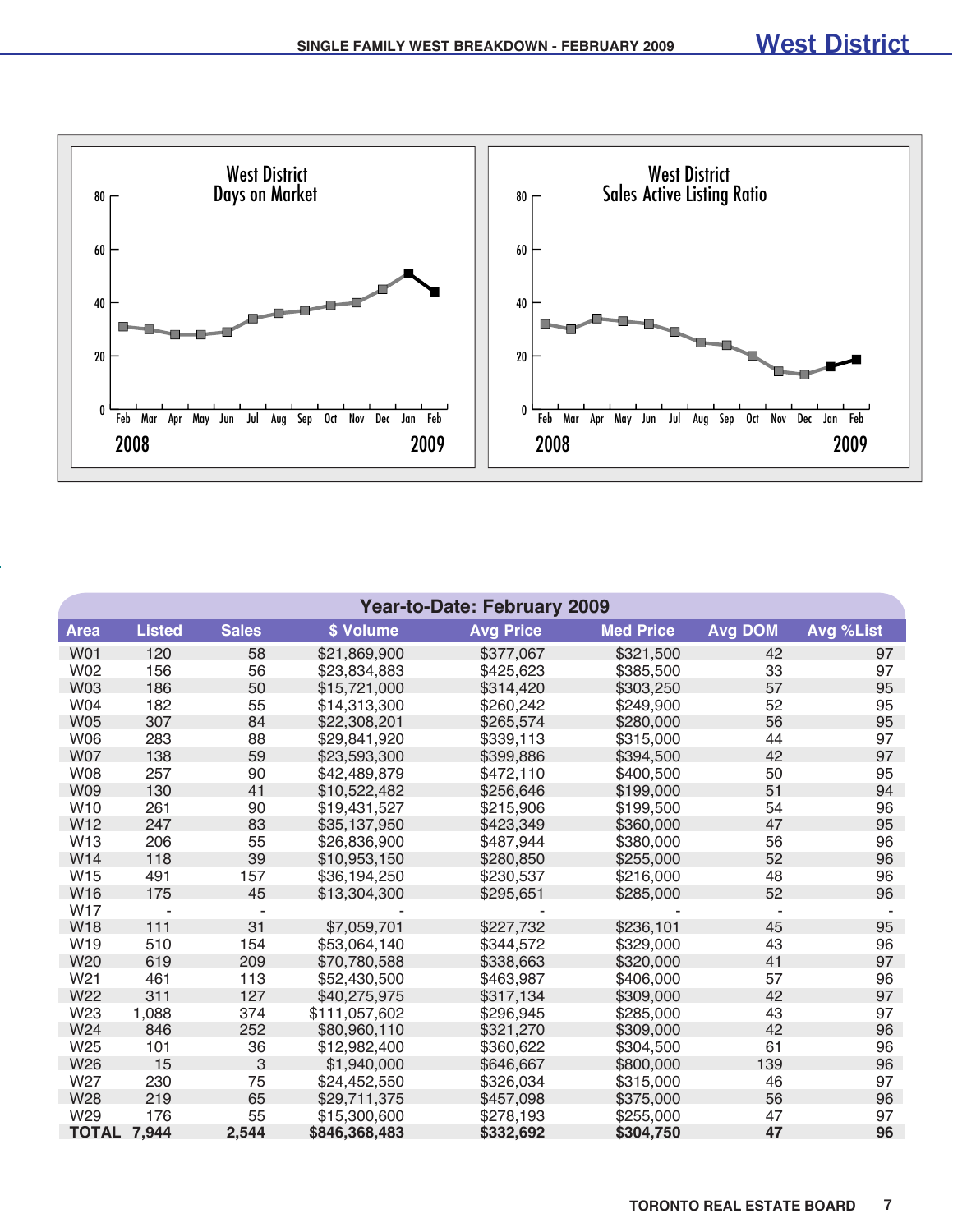## Market Match SINGLE FAMILY WEST BREAKDOWN - FEBRUARY 2009

|                 |     |                | <b>Detached Houses</b> |            |                  |    |                 |                |                | <b>Semi-Detached Houses</b> |                   |      |                  |
|-----------------|-----|----------------|------------------------|------------|------------------|----|-----------------|----------------|----------------|-----------------------------|-------------------|------|------------------|
| Area            | Act | <b>Sales</b>   | <b>Av. Price</b>       | Med. Price | % S-A Av. % List |    | <b>Area</b>     | Act            | <b>Sales</b>   | <b>Av. Price</b>            | <b>Med. Price</b> |      | % S-A Av. % List |
| W01             | 31  | 6              | \$577,000              | \$515,000  | 19.4             | 97 | <b>W01</b>      | 20             | 7              | \$423,771                   | \$442,500         | 35.0 | 100              |
| <b>W02</b>      | 47  | 11             | \$571,545              | \$525,000  | 23.4             | 97 | <b>W02</b>      | 39             | 14             | \$389,278                   | \$390,000         | 35.9 | 97               |
| <b>W03</b>      | 112 | 10             | \$315,450              | \$318,750  | 8.9              | 95 | <b>W03</b>      | 44             | 12             | \$334,750                   | \$343,500         | 27.3 | 95               |
| W04             | 98  | 19             | \$339,358              | \$325,900  | 19.4             | 94 | <b>W04</b>      | 18             |                |                             |                   |      |                  |
| <b>W05</b>      | 73  | 12             | \$367,292              | \$350,500  | 16.4             | 96 | <b>W05</b>      | 86             | 17             | \$313,971                   | \$290,000         | 19.8 | 95               |
| <b>W06</b>      | 71  | 19             | \$368,263              | \$349,000  | 26.8             | 97 | <b>W06</b>      | 13             | 2              | \$472,500                   | \$472,500         | 15.4 | 98               |
| <b>W07</b>      | 53  | 16             | \$559,938              | \$531,250  | 30.2             | 96 | <b>W07</b>      | 1              | ×,             |                             |                   |      |                  |
| <b>W08</b>      | 162 | 35             | \$657,657              | \$550,000  | 21.6             | 96 | <b>W08</b>      | $\overline{4}$ | 1              | \$375,000                   | \$375,000         | 25.0 | 96               |
| W09             | 55  | 9              | \$421,889              | \$407,000  | 16.4             | 93 | W09             | 3              |                |                             |                   |      |                  |
| W <sub>10</sub> | 105 | 23             | \$293,679              | \$295,000  | 21.9             | 96 | W <sub>10</sub> | 11             | ٠              |                             |                   |      |                  |
| W12             | 180 | 27             | \$527,794              | \$420,000  | 15.0             | 95 | W <sub>12</sub> | 10             | 5              | \$331,200                   | \$314,000         | 50.0 | 95               |
| W <sub>13</sub> | 153 | 22             | \$604,568              | \$605,000  | 14.4             | 95 | W <sub>13</sub> | 17             | 8              | \$286,113                   | \$283,000         | 47.1 | 96               |
| W <sub>14</sub> | 37  | 3              | \$456,667              | \$465,000  | 8.1              | 96 | W <sub>14</sub> | 11             | 3              | \$331,967                   | \$321,000         | 27.3 | 96               |
| W <sub>15</sub> | 26  | 3              | \$412,333              | \$457,000  | 11.5             | 96 | W <sub>15</sub> | 18             | 6              | \$337,833                   | \$335,500         | 33.3 | 98               |
| W <sub>16</sub> | 76  | 11             | \$364,500              | \$354,000  | 14.5             | 96 | W16             | 29             | 3              | \$265,000                   | \$266,500         | 10.3 | 94               |
| W17             |     |                |                        |            |                  |    | W <sub>17</sub> |                |                |                             |                   |      |                  |
| W18             | 48  | 6              | \$282,350              | \$279,000  | 12.5             | 95 | W <sub>18</sub> | 34             | 10             | \$254,380                   | \$266,550         | 29.4 | 96               |
| W <sub>19</sub> | 185 | 34             | \$463,038              | \$436,175  | 18.4             | 96 | W <sub>19</sub> | 59             | 17             | \$341,915                   | \$337,000         | 28.8 | 97               |
| W20             | 282 | 47             | \$423,660              | \$400,000  | 16.7             | 96 | W <sub>20</sub> | 88             | 32             | \$318,053                   | \$323,500         | 36.4 | 97               |
| W <sub>21</sub> | 358 | 53             | \$576,292              | \$528,500  | 14.8             | 95 | W <sub>21</sub> | 15             | 5              | \$335,980                   | \$330,000         | 33.3 | 97               |
| W22             | 177 | 31             | \$373,465              | \$355,000  | 17.5             | 97 | W <sub>22</sub> | 30             | 14             | \$301,636                   | \$298,500         | 46.7 | 98               |
| W <sub>23</sub> | 679 | 136            | \$330,694              | \$318,000  | 20.0             | 96 | W <sub>23</sub> | 197            | 49             | \$268,890                   | \$268,000         | 24.9 | 97               |
| W24             | 491 | 85             | \$370,333              | \$372,000  | 17.3             | 95 | W24 118         |                | 30             | \$284,517                   | \$277,500         | 25.4 | 96               |
| W25             | 66  | $\overline{7}$ | \$548,286              | \$412,000  | 10.6             | 96 | W <sub>25</sub> | 5              | $\overline{2}$ | \$336,500                   | \$336,500         | 40.0 | 98               |
| W <sub>26</sub> | 25  | 1              | \$290,000              | \$290,000  | 4.0              | 97 | W <sub>26</sub> |                | ٠              |                             |                   |      |                  |
| W27             | 200 | 40             | \$347,525              | \$333,750  | 20.0             | 97 | W27             | 9              | 5              | \$269,300                   | \$290,000         | 55.6 | 96               |
| W28             | 265 | 31             | \$526,933              | \$440,000  | 11.7             | 95 | W28             | 10             | 9              | \$293,639                   | \$294,000         | 90.0 | 98               |
| W29             | 149 | 19             | \$308,800              | \$258,000  | 12.8             | 97 | W29             | 12             | $\overline{2}$ | \$228,000                   | \$228,000         | 16.7 | 98               |

|                 | <b>Condo Apartment</b>   |                |                  |            |      |                  |                 |                          | Link           |                          |                               |       |     |
|-----------------|--------------------------|----------------|------------------|------------|------|------------------|-----------------|--------------------------|----------------|--------------------------|-------------------------------|-------|-----|
| <b>Area</b>     | Act                      | <b>Sales</b>   | <b>Av. Price</b> | Med. Price |      | % S-A Av. % List | <b>Area</b>     | Act                      | <b>Sales</b>   | Av. Price                | Med. Price   % S-A Av. % List |       |     |
| <b>W01</b>      | 46                       | 14             | \$264,857        | \$249,500  | 30.4 | 98               | <b>W01</b>      |                          |                |                          |                               |       |     |
| <b>W02</b>      | 29                       | $\overline{7}$ | \$270,414        | \$260,000  | 24.1 | 97               | <b>W02</b>      | $\overline{\phantom{a}}$ |                |                          |                               |       |     |
| W03             | 43                       | 3              | \$216,667        | \$215,000  | 7.0  | 94               | <b>W03</b>      | ۰                        |                |                          |                               |       |     |
| <b>W04</b>      | 48                       | 10             | \$153,800        | \$151,000  | 20.8 | 96               | W04             | ٠                        |                |                          |                               |       |     |
| <b>W05</b>      | 121                      | 11             | \$104,000        | \$110,000  | 9.1  | 94               | <b>W05</b>      | ۰                        |                | ۰                        | ٠                             |       |     |
| <b>W06</b>      | 174                      | 24             | \$285,250        | \$265,000  | 13.8 | 96               | <b>W06</b>      | ٠                        |                |                          |                               |       |     |
| <b>W07</b>      | 64                       | 14             | \$257,329        | \$240,800  | 21.9 | 97               | <b>W07</b>      | $\overline{\phantom{a}}$ |                | ۰                        |                               |       |     |
| <b>W08</b>      | 101                      | 19             | \$254,263        | \$207,000  | 18.8 | 95               | <b>W08</b>      | $\overline{\phantom{a}}$ |                | $\overline{\phantom{a}}$ |                               |       |     |
| W09             | 53                       | 7              | \$147,714        | \$104,000  | 13.2 | 94               | W09             |                          |                |                          |                               |       |     |
| W <sub>10</sub> | 160                      | 23             | \$142,635        | \$145,000  | 14.4 | 96               | W <sub>10</sub> | 3                        | ٠              | ۰                        | ٠                             | ٠     |     |
| W <sub>12</sub> | 45                       | 11             | \$301,591        | \$260,000  | 24.4 | 96               | W <sub>12</sub> | ٠                        |                |                          |                               |       |     |
| W13             | 20                       | 2              | \$189,000        | \$189,000  | 10.0 | 99               | W <sub>13</sub> | $\overline{\phantom{a}}$ |                |                          |                               |       |     |
| W14             | 31                       | 8              | \$179,875        | \$180,000  | 25.8 | 95               | W14             | $\overline{\phantom{a}}$ | 1              | \$381,950                | \$381,950                     |       | 98  |
| W <sub>15</sub> | 378                      | 77             | \$213,292        | \$203,000  | 20.4 | 96               | W <sub>15</sub> |                          |                |                          |                               |       |     |
| W <sub>16</sub> | 30                       | 5              | \$200,360        | \$212,000  | 16.7 | 96               | W <sub>16</sub> | 4                        | 2              | \$324,500                | \$324,500                     | 50.0  | 97  |
| W <sub>17</sub> | $\sim$                   |                |                  |            |      |                  | W <sub>17</sub> | ٠                        |                |                          |                               |       |     |
| W <sub>18</sub> | 28                       | $\overline{c}$ | \$115,500        | \$115,500  | 7.1  | 88               | W <sub>18</sub> | ٠                        |                |                          |                               |       |     |
| W <sub>19</sub> | 112                      | 12             | \$205,434        | \$180,000  | 10.7 | 96               | W <sub>19</sub> | 7                        |                | \$348,000                | \$348,000                     | 14.3  | 101 |
| W20             | 49                       | 7              | \$195,500        | \$187,500  | 14.3 | 97               | W <sub>20</sub> | 5                        |                | \$354,000                | \$354,000                     | 20.0  | 97  |
| W <sub>21</sub> | 45                       | $\overline{7}$ | \$236,286        | \$246,500  | 15.6 | 97               | W <sub>21</sub> | 4                        |                |                          |                               |       |     |
| W22             | $\overline{4}$           | 3              | \$221,667        | \$240,000  | 75.0 | 97               | W22             | 1                        |                |                          |                               |       |     |
| W23             | 37                       | 5              | \$180,600        | \$180,000  | 13.5 | 95               | W23             | 2                        |                | \$260,000                | \$260,000                     | 50.0  | 98  |
| W24             | 75                       | 12             | \$146,442        | \$147,950  | 16.0 | 98               | W24             | 3                        | $\sim$         |                          |                               |       |     |
| W25             | 12                       | 1              | \$307,000        | \$307,000  | 8.3  | 93               | W25             | 3                        | $\overline{2}$ | \$292,500                | \$292,500                     | 66.7  | 98  |
| W26             | $\overline{\phantom{m}}$ |                |                  |            |      |                  | W26             |                          |                |                          |                               |       |     |
| W27             | 4                        | $\overline{2}$ | \$130,500        | \$130,500  | 50.0 | 95               | W27             | 2                        | $\mathcal{P}$  | \$237,750                | \$237,750                     | 100.0 | 97  |
| W28             |                          |                |                  |            |      |                  | W28             | 3                        |                |                          |                               |       |     |
| W29             | 17                       |                |                  |            |      |                  | W29             |                          |                |                          |                               |       |     |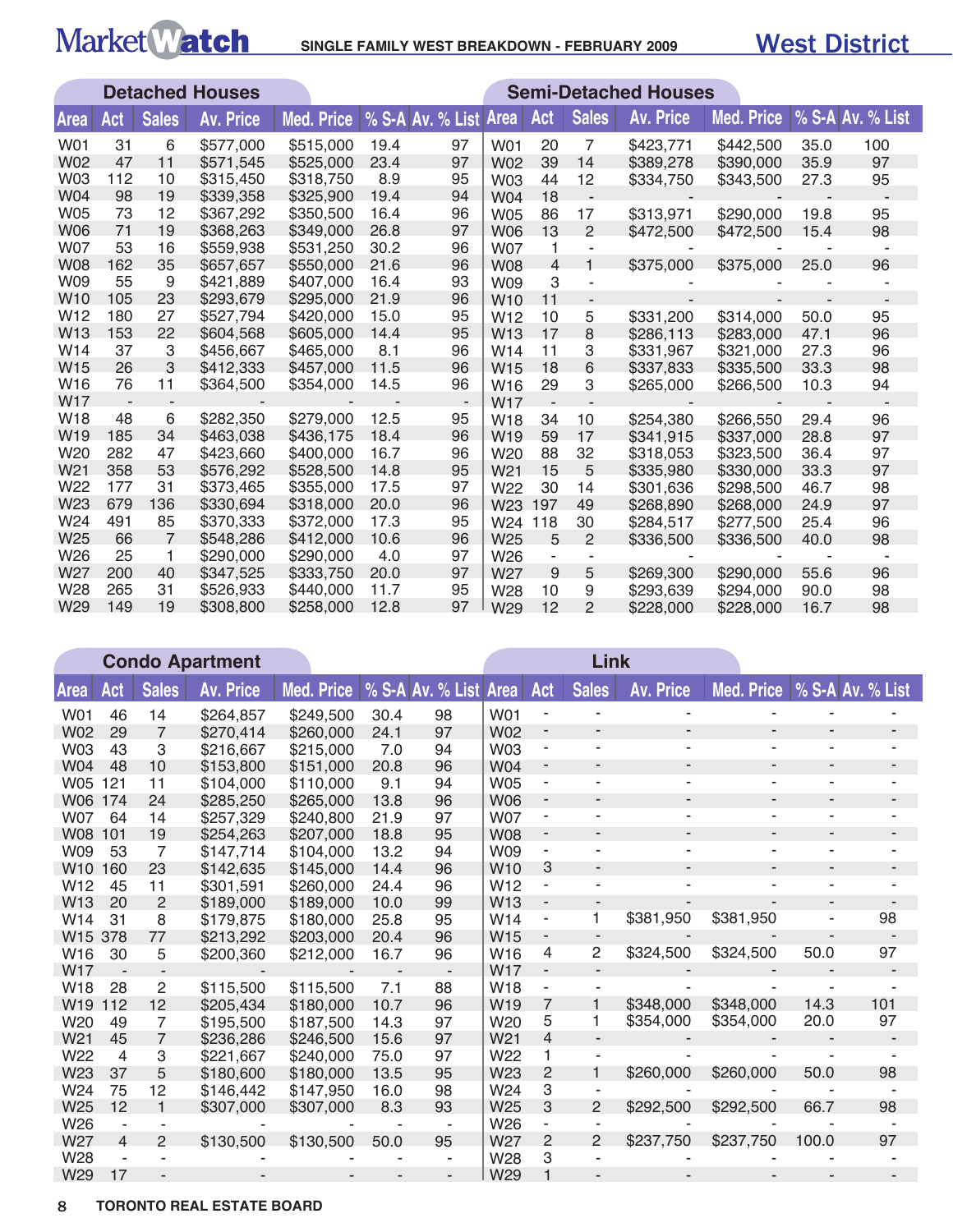#### **SINGLE FAMILY WEST BREAKDOWN - FEBRuARY 2009**

### West District

|                 | <b>Condo Townhouse</b> |                |           |                   |       |                       |                 |                              |                          | <b>Detached Condo</b>        |                          |                          |                          |  |
|-----------------|------------------------|----------------|-----------|-------------------|-------|-----------------------|-----------------|------------------------------|--------------------------|------------------------------|--------------------------|--------------------------|--------------------------|--|
| <b>Area</b>     | Act                    | <b>Sales</b>   | Av. Price | <b>Med. Price</b> |       | % S-A Av. % List Area |                 | Act                          | <b>Sales</b>             | <b>Av. Price</b>             | <b>Med. Price</b>        |                          | % S-A Av. % List         |  |
| W01             | 17                     | 3              | \$308,500 | \$315,000         | 17.7  | 96                    | <b>W01</b>      |                              |                          |                              |                          |                          |                          |  |
| <b>W02</b>      | 14                     | 3              | \$260,333 | \$253,000         | 21.4  | 99                    | <b>W02</b>      |                              |                          |                              |                          |                          |                          |  |
| <b>W03</b>      | 6                      |                | \$301,500 | \$301,500         | 16.7  | 99                    | <b>W03</b>      |                              |                          |                              |                          |                          |                          |  |
| W04             | 30                     | $\overline{2}$ | \$202,500 | \$202,500         | 6.7   | 98                    | <b>W04</b>      |                              |                          |                              | $\overline{\phantom{a}}$ | $\overline{\phantom{a}}$ | ٠                        |  |
| <b>W05</b>      | 85                     | 8              | \$176,088 | \$191,500         | 9.4   | 96                    | <b>W05</b>      |                              |                          |                              | ۰                        | $\blacksquare$           | ۰                        |  |
| <b>W06</b>      | 17                     | $\overline{4}$ | \$392,725 | \$422,000         | 23.5  | 98                    | <b>W06</b>      |                              |                          |                              | ٠                        | ٠                        |                          |  |
| <b>W07</b>      | 8                      |                |           |                   |       |                       | <b>W07</b>      |                              |                          |                              | ۰                        |                          |                          |  |
| <b>W08</b>      | 4                      | $\overline{4}$ | \$272,750 | \$267,500         | 100.0 | 96                    | <b>W08</b>      |                              |                          |                              |                          | $\overline{\phantom{a}}$ | $\overline{\phantom{a}}$ |  |
| W09             | 6                      | 1              | \$330,000 | \$330,000         | 16.7  | 95                    | <b>W09</b>      |                              |                          |                              | ۰                        | ÷                        |                          |  |
| W <sub>10</sub> | 39                     | 5              | \$138,300 | \$145,000         | 12.8  | 95                    | W <sub>10</sub> | $\qquad \qquad \blacksquare$ |                          |                              |                          |                          | -                        |  |
| W12             | 25                     | 9              | \$297,111 | \$292,000         | 36.0  | 96                    | W12             |                              |                          |                              |                          | $\blacksquare$           |                          |  |
| W13             | 22                     | 6              | \$200,167 | \$212,000         | 27.3  | 96                    | W13             | 1                            | $\overline{a}$           |                              | ۰                        |                          |                          |  |
| W14             | 36                     | 7              | \$232,286 | \$255,000         | 19.4  | 97                    | W <sub>14</sub> |                              |                          | ٠                            | ۰                        | $\blacksquare$           | ٠                        |  |
| W15             | 73                     | 9              | \$251,989 | \$241,000         | 12.3  | 97                    | W15             |                              |                          | $\qquad \qquad \blacksquare$ | $\overline{\phantom{a}}$ | $\overline{\phantom{a}}$ | ٠                        |  |
| W16             | 41                     | 7              | \$230,857 | \$227,500         | 17.1  | 97                    | W <sub>16</sub> |                              |                          |                              | ۰                        |                          |                          |  |
| <b>W17</b>      |                        |                |           |                   |       |                       | <b>W17</b>      |                              |                          |                              | ٠                        | $\overline{\phantom{a}}$ | -                        |  |
| W18             | 15                     | $\overline{c}$ | \$168,500 | \$168,500         | 13.3  | 95                    | W <sub>18</sub> |                              |                          |                              | ۰                        | ٠                        |                          |  |
| W19             | 88                     | 21             | \$281,081 | \$282,500         | 23.9  | 96                    | W19             |                              |                          |                              |                          |                          | ۰                        |  |
| W20             | 89                     | 23             | \$261,278 | \$264,000         | 25.8  | 96                    | W20             |                              |                          |                              |                          |                          |                          |  |
| W21             | 26                     | $\overline{4}$ | \$254,500 | \$260,500         | 15.4  | 98                    | W <sub>21</sub> | 2                            | $\overline{\phantom{a}}$ |                              |                          | $\blacksquare$           |                          |  |
| W22             | $\overline{4}$         | 2              | \$183,750 | \$183,750         | 50.0  | 98                    | W22             | ÷,                           | 1                        | \$345,000                    | \$345,000                | ÷,                       | 99                       |  |
| W23             | 80                     | 14             | \$232,139 | \$240,000         | 17.5  | 98                    | W23             |                              |                          |                              |                          | ٠                        | ٠                        |  |
| W24             | 69                     | 9              | \$190,333 | \$180,000         | 13.0  | 96                    | W24             | 3                            |                          |                              |                          |                          |                          |  |
| W25             | 15                     |                | \$327,000 | \$327,000         | 6.7   | 98                    | W <sub>25</sub> | $\qquad \qquad \blacksquare$ | $\overline{\phantom{a}}$ |                              | ٠                        | $\overline{\phantom{a}}$ | ٠                        |  |
| W26             |                        |                |           |                   |       | ٠                     | W26             |                              |                          |                              | ۰                        |                          |                          |  |
| W27             | 15                     | 3              | \$217,750 | \$220,000         | 20.0  | 96                    | W27             |                              |                          |                              | ۰                        |                          | ۰                        |  |
| W28             | 6                      |                |           |                   |       |                       | W28             |                              |                          |                              |                          |                          |                          |  |
| W29             | 14                     | $\mathcal{P}$  | \$181,000 | \$181,000         | 14.3  | 97                    | W29             |                              |                          |                              |                          |                          |                          |  |

|                 |              |              | <b>Co-op Apartment</b> |                   |                           |                          |                 |                |                | <b>Attached/Row/Townhouse</b> |                   |       |                  |
|-----------------|--------------|--------------|------------------------|-------------------|---------------------------|--------------------------|-----------------|----------------|----------------|-------------------------------|-------------------|-------|------------------|
| Area            | Act          | <b>Sales</b> | <b>Av. Price</b>       | <b>Med. Price</b> | % S-A Av. % List Area Act |                          |                 |                | <b>Sales</b>   | <b>Av. Price</b>              | <b>Med. Price</b> |       | % S-A Av. % List |
| W01             |              |              |                        |                   |                           |                          | <b>W01</b>      | 5              |                | \$310,000                     | \$310,000         | 20.0  | 97               |
| <b>W02</b>      | 5            |              | \$210,000              | \$210,000         | 20.0                      | 98                       | <b>W02</b>      | 8              |                | \$245,800                     | \$245,800         | 12.5  | 98               |
| <b>W03</b>      |              |              |                        |                   |                           | ۰                        | <b>W03</b>      | 5              |                | \$182,000                     | \$182,000         | 20.0  | 96               |
| <b>W04</b>      |              |              |                        |                   |                           |                          | <b>W04</b>      | 8              |                |                               |                   |       |                  |
| <b>W05</b>      | 4            |              |                        |                   |                           | ۰                        | <b>W05</b>      | $\overline{c}$ |                |                               |                   |       |                  |
| <b>W06</b>      | 4            |              | \$135,000              | \$135,000         | 25.0                      | 94                       | <b>W06</b>      | 9              |                | \$231,000                     | \$231,000         | 11.1  | 99               |
| <b>W07</b>      |              | 2            | \$133,000              | \$133,000         | $\overline{\phantom{a}}$  | 96                       | <b>W07</b>      | 15             | 5              | \$484,700                     | \$485,000         | 33.3  | 96               |
| <b>W08</b>      | 3            |              |                        |                   | $\overline{\phantom{a}}$  |                          | <b>W08</b>      | 1              |                |                               |                   |       |                  |
| <b>W09</b>      | 4            | 1            | \$40,000               | \$40,000          | 25.0                      | 89                       | W09             | 7              |                |                               |                   |       |                  |
| W <sub>10</sub> |              |              |                        |                   |                           |                          | W <sub>10</sub> | 4              |                | \$309,000                     | \$309,000         | 25.0  | 97               |
| W12             |              |              |                        |                   |                           | ۰                        | W <sub>12</sub> | 4              |                |                               |                   |       |                  |
| W13             |              |              |                        |                   |                           | Ξ.                       | <b>W13</b>      | $\overline{7}$ |                |                               |                   |       |                  |
| W <sub>14</sub> |              |              |                        |                   |                           | ٠                        | W14             | 5              |                |                               |                   |       |                  |
| W15             | $\mathbf{1}$ |              |                        |                   | $\overline{\phantom{a}}$  | $\overline{\phantom{a}}$ | W <sub>15</sub> |                |                |                               |                   |       |                  |
| W16             |              |              |                        |                   |                           | $\sim$                   | W <sub>16</sub> | ä,             |                |                               |                   |       |                  |
| <b>W17</b>      |              |              |                        |                   |                           | ۰.                       | <b>W17</b>      |                |                |                               |                   |       |                  |
| <b>W18</b>      |              |              |                        |                   |                           | ٠                        | W <sub>18</sub> | 1              |                | \$303,000                     | \$303,000         | 100.0 | 95               |
| W <sub>19</sub> | 1            |              |                        |                   |                           | ÷.                       | W19             | 38             | 5              | \$297,580                     | \$294,100         | 13.2  | 95               |
| W <sub>20</sub> |              |              |                        |                   |                           | ۰                        | W20             | 39             | 13             | \$326,185                     | \$315,000         | 33.3  | 97               |
| W <sub>21</sub> |              |              |                        |                   | ٠                         | ٠                        | W <sub>21</sub> | 57             | 12             | \$298,125                     | \$292,500         | 21.1  | 97               |
| W <sub>22</sub> |              |              |                        |                   |                           | ٠                        | W22             | 64             | 28             | \$269,838                     | \$272,500         | 43.8  | 98               |
| W23             |              |              |                        |                   |                           | $\overline{\phantom{a}}$ | W <sub>23</sub> | 76             | 19             | \$251,637                     | \$245,000         | 25.0  | 98               |
| W24             |              |              |                        |                   | ٠                         | ÷                        | W <sub>24</sub> | 65             | 12             | \$260,700                     | \$277,500         | 18.5  | 96               |
| W <sub>25</sub> |              |              |                        |                   |                           | $\overline{\phantom{0}}$ | W <sub>25</sub> | 12             | $\overline{4}$ | \$273,375                     | \$284,750         | 33.3  | 97               |
| W26             |              |              |                        |                   |                           | ۰                        | W <sub>26</sub> |                |                |                               |                   |       |                  |
| W <sub>27</sub> |              |              |                        |                   |                           | ٠                        | W27             | 10             | 5              | \$283,800                     | \$270,000         | 50.0  | 99               |
| W28             |              |              |                        |                   |                           | ٠                        | W28             | 12             | 3              | \$357,333                     | \$305,000         | 25.0  | 95               |
| W29             |              |              |                        |                   |                           |                          | W29             | $\overline{7}$ | $\overline{4}$ | \$231,000                     | \$239,500         | 57.1  | 97               |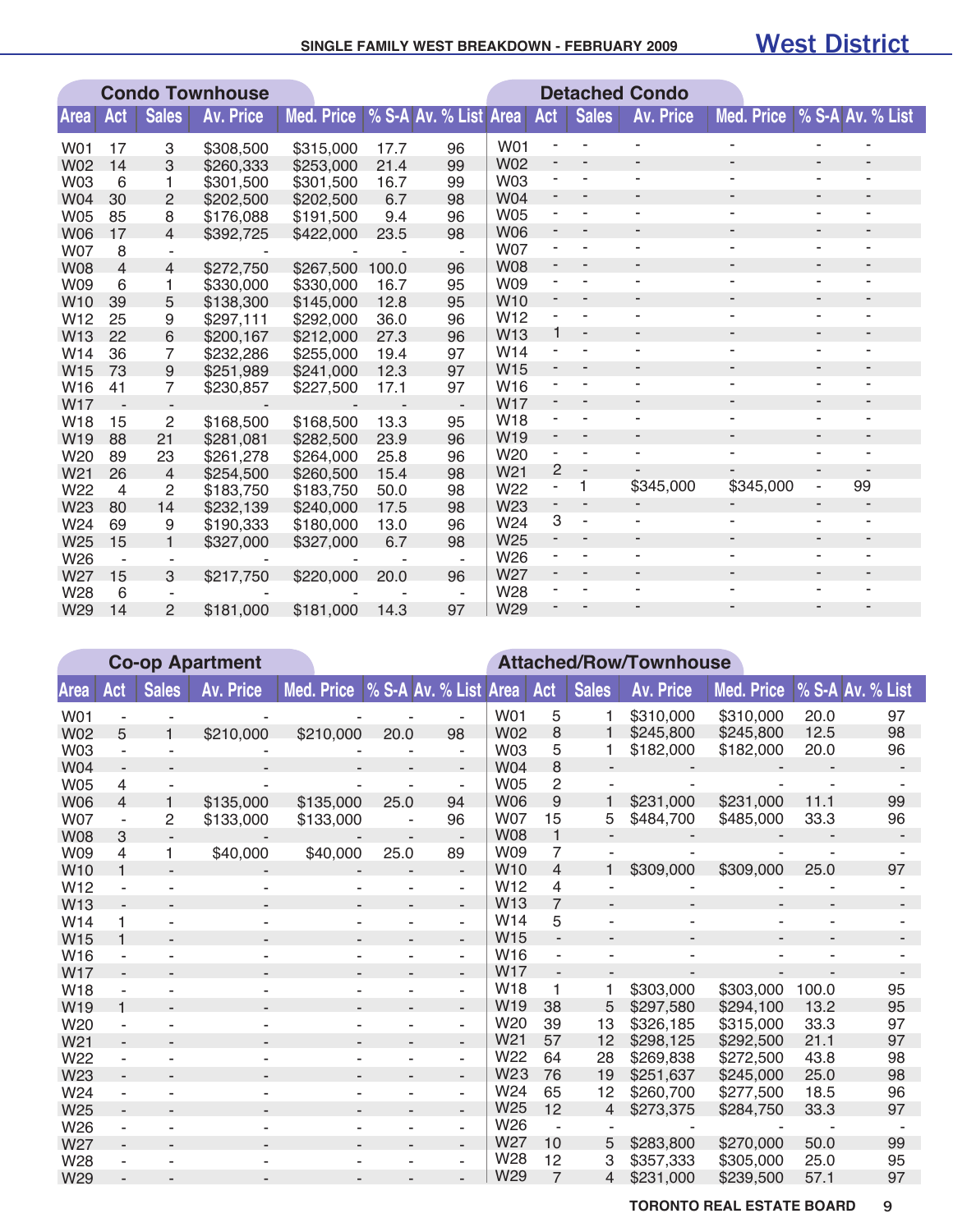## Central District

| <b>Current Month: February 2009</b> |                                                                                           |            |              |              |                  |                  |                |          |  |  |  |  |  |
|-------------------------------------|-------------------------------------------------------------------------------------------|------------|--------------|--------------|------------------|------------------|----------------|----------|--|--|--|--|--|
| <b>Area</b>                         | <b>Active</b>                                                                             | <b>New</b> | <b>Sales</b> | \$ Volume    | <b>Avg Price</b> | <b>Med Price</b> | <b>Avg DOM</b> | Avg%List |  |  |  |  |  |
| C01                                 | 805                                                                                       | 388        | 164          | \$56,888,575 | \$346,882        | \$322,500        | 45             | 97       |  |  |  |  |  |
| CO <sub>2</sub>                     | 208                                                                                       | 91         | 40           | \$25,160,000 | \$629,000        | \$553,500        | 30             | 97       |  |  |  |  |  |
| CO <sub>3</sub>                     | 136                                                                                       | 68         | 26           | \$15,283,500 | \$587,827        | \$412,000        | 42             | 96       |  |  |  |  |  |
| CO <sub>4</sub>                     | 273                                                                                       | 141        | 50           | \$31,964,750 | \$639,295        | \$527,500        | 44             | 95       |  |  |  |  |  |
| C <sub>06</sub>                     | 95                                                                                        | 40         | 22           | \$10,278,418 | \$467,201        | \$451,500        | 27             | 96       |  |  |  |  |  |
| C <sub>07</sub>                     | 317                                                                                       | 146        | 72           | \$27,190,100 | \$377,640        | \$319,000        | 44             | 96       |  |  |  |  |  |
| C <sub>08</sub>                     | 308                                                                                       | 165        | 84           | \$27,271,868 | \$324,665        | \$297,000        | 47             | 97       |  |  |  |  |  |
| CO <sub>9</sub>                     | 108                                                                                       | 55         | 16           | \$16,765,500 | \$1,047,844      | \$770,500        | 31             | 96       |  |  |  |  |  |
| C <sub>10</sub>                     | 256                                                                                       | 128        | 54           | \$26,291,718 | \$486,884        | \$394,950        | 37             | 94       |  |  |  |  |  |
| C <sub>11</sub>                     | 86                                                                                        | 55         | 28           | \$16,032,638 | \$572,594        | \$553,750        | 40             | 96       |  |  |  |  |  |
| C <sub>12</sub>                     | 155                                                                                       | 71         | 25           | \$38,124,468 | \$1,524,979      | \$900,000        | 51             | 94       |  |  |  |  |  |
| C <sub>13</sub>                     | 104                                                                                       | 64         | 29           | \$10,607,200 | \$365,766        | \$382,000        | 37             | 96       |  |  |  |  |  |
| C <sub>14</sub>                     | 384                                                                                       | 183        | 80           | \$30,949,269 | \$386,866        | \$287,000        | 42             | 96       |  |  |  |  |  |
| C <sub>15</sub>                     | 242                                                                                       | 142        | 49           | \$17,471,439 | \$356,560        | \$347,000        | 53             | 96       |  |  |  |  |  |
|                                     | \$350,279,443<br><b>TOTAL 3,477</b><br>96<br>1,737<br>739<br>\$473,991<br>\$350,000<br>43 |            |              |              |                  |                  |                |          |  |  |  |  |  |



#### **Year-to-Date: February 2009**

| <b>Area</b>     | <b>Listed</b> | <b>Sales</b> | \$ Volume     | <b>Avg Price</b> | <b>Med Price</b> | <b>Avg DOM</b> | Avg%List |
|-----------------|---------------|--------------|---------------|------------------|------------------|----------------|----------|
| C <sub>01</sub> | 811           | 268          | \$93,988,191  | \$350,702        | \$320,000        | 45             | 96       |
| C02             | 198           | 65           | \$39,999,600  | \$615,378        | \$488,000        | 31             | 97       |
| CO <sub>3</sub> | 135           | 45           | \$26,900,180  | \$597.782        | \$435,000        | 47             | 95       |
| CO <sub>4</sub> | 265           | 81           | \$54,642,268  | \$674,596        | \$550,118        | 43             | 95       |
| C <sub>06</sub> | 80            | 31           | \$14,702,418  | \$474,272        | \$440,000        | 33             | 95       |
| C07             | 312           | 107          | \$40,749,623  | \$380.838        | \$328,000        | 44             | 96       |
| C <sub>08</sub> | 339           | 138          | \$45,318,216  | \$328,393        | \$292,250        | 46             | 97       |
| CO <sub>9</sub> | 97            | 26           | \$24,263,000  | \$933.192        | \$749,000        | 37             | 95       |
| C10             | 272           | 82           | \$40,215,943  | \$490.438        | \$400.450        | 40             | 94       |
| C <sub>11</sub> | 111           | 45           | \$24,081,738  | \$535.150        | \$529,000        | 41             | 96       |
| C <sub>12</sub> | 126           | 37           | \$48,758,468  | \$1,317,796      | \$895,000        | 49             | 93       |
| C <sub>13</sub> | 124           | 49           | \$17.718.100  | \$361.594        | \$382,000        | 36             | 96       |
| C <sub>14</sub> | 371           | 127          | \$46,583,919  | \$366,803        | \$276,000        | 44             | 96       |
| C <sub>15</sub> | 231           | 84           | \$30,860,339  | \$367.385        | \$350,000        | 50             | 96       |
| <b>TOTAL</b>    | 3,472         | 1,185        | \$548,782,003 | \$463,107        | \$350,000        | 43             | 96       |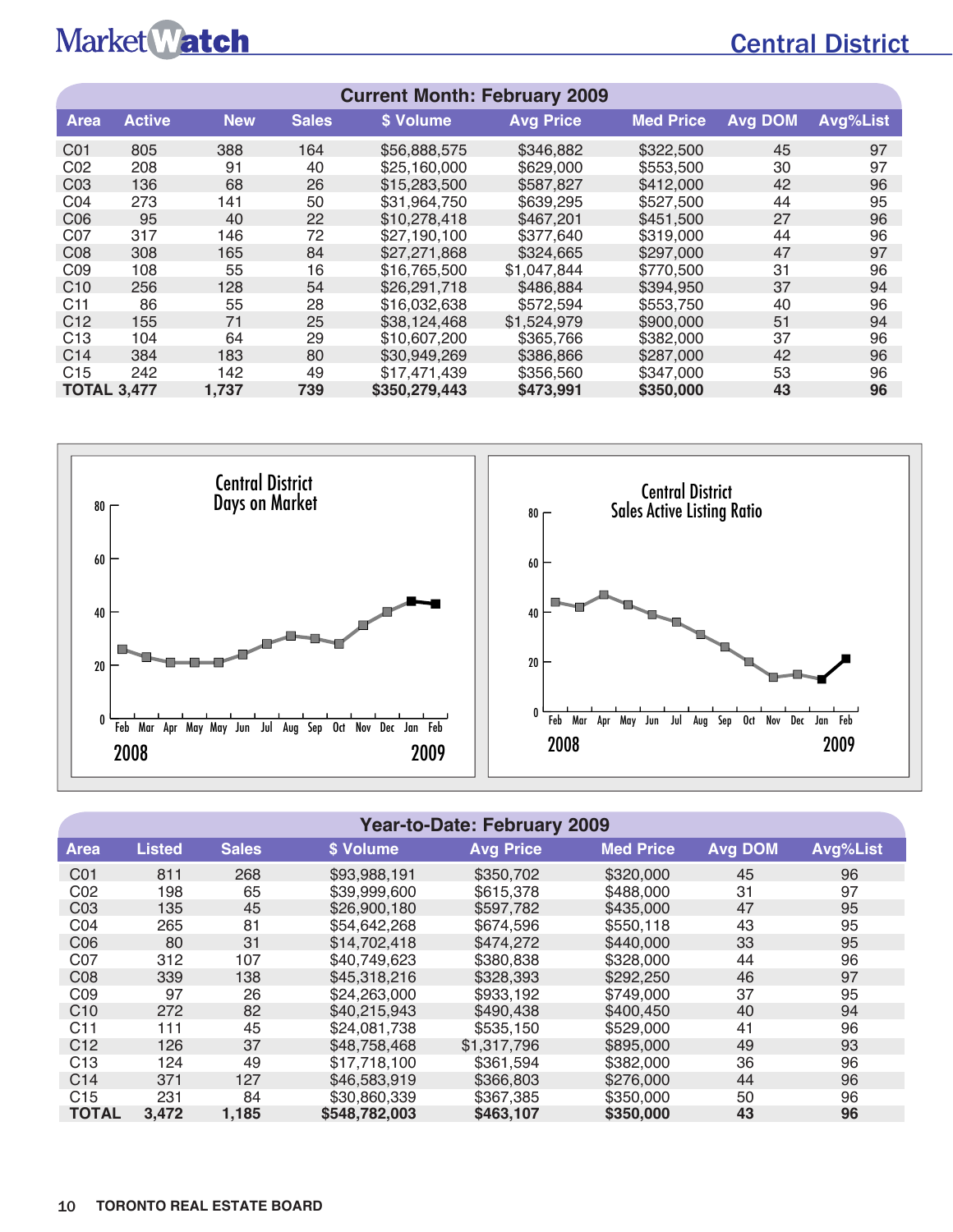#### **SINGLE FAMILY CENTRAL BREAKDOWN - FEBRuARY 2009**

### Central District

|                 |     |              | <b>Detached Houses</b> |             |      |                       |                 |                |                | <b>Semi-Detached Houses</b> |             |      |                 |
|-----------------|-----|--------------|------------------------|-------------|------|-----------------------|-----------------|----------------|----------------|-----------------------------|-------------|------|-----------------|
| <b>Area</b>     | Act | <b>Sales</b> | Av. Price              | Med. Price  |      | % S-A Av. % List Area |                 | Act            | <b>Sales</b>   | Av. Price                   | Med. Price  |      | % S-A Av.% List |
| CO <sub>1</sub> | 13  |              | \$900,000              | \$900,000   | 7.7  | 92                    | C <sub>01</sub> | 25             | 9              | \$584,333                   | \$548,000   | 36.0 | 98              |
| C <sub>02</sub> | 34  | 8            | \$802,375              | \$702,000   | 23.5 | 96                    | C <sub>02</sub> | 40             | 17             | \$620,853                   | \$470,000   | 42.5 | 97              |
| CO <sub>3</sub> | 65  | 16           | \$711,469              | \$554,500   | 24.6 | 96                    | CO <sub>3</sub> | 14             | 3              | \$324,333                   | \$338,000   | 21.4 | 96              |
| CO <sub>4</sub> | 194 | 29           | \$844.940              | \$714,000   | 15.0 | 94                    | CO <sub>4</sub> | 9              | 3              | \$631,667                   | \$535,000   | 33.3 | 97              |
| C <sub>06</sub> | 60  | 15           | \$576,233              | \$565,000   | 25.0 | 95                    | C <sub>06</sub> |                |                |                             |             |      |                 |
| C <sub>07</sub> | 115 | 21           | \$576,262              | \$453,000   | 18.3 | 95                    | C07             | 8              | $\overline{2}$ | \$365,500                   | \$365,500   | 25.0 | 95              |
| CO8             | 6   | 2            | \$511,000              | \$511,000   | 33.3 | 99                    | CO8             | 13             | 3              | \$512,000                   | \$555,000   | 23.1 | 95              |
| C <sub>09</sub> | 44  |              | \$1,676,071            | \$1,581,500 | 15.9 | 95                    | CO <sub>9</sub> | $\overline{7}$ |                | \$1,325,000                 | \$1,325,000 | 14.3 | 98              |
| C <sub>10</sub> | 63  | 15           | \$766,607              | \$678,500   | 23.8 | 87                    | C10             | 14             |                | \$537,214                   | \$476,500   | 50.0 | 97              |
| C <sub>11</sub> | 30  | 13           | \$894.750              | \$780,000   | 43.3 | 96                    | C <sub>11</sub> | 6              | 5              | \$488.178                   | \$460,000   | 83.3 | 95              |
| C12             | 120 | 19           | \$1,851,535            | \$1,451,000 | 15.8 | 93                    | C <sub>12</sub> |                | 2              | \$631,250                   | \$631,250   |      | 99              |
| C <sub>13</sub> | 26  | 9            | \$464,367              | \$435,000   | 34.6 | 95                    | C <sub>13</sub> | 11             | 4              | \$341,000                   | \$315,000   | 36.4 | 95              |
| C <sub>14</sub> | 128 | 14           | \$823,214              | \$716,500   | 10.9 | 95                    | C <sub>14</sub> |                |                |                             |             |      |                 |
| C <sub>15</sub> | 66  | 14           | \$547,036              | \$558,000   | 21.2 | 96                    | C <sub>15</sub> | 23             | 8              | \$366,750                   | \$356,000   | 34.8 | 97              |

|                  | <b>Condo Apartment</b> |                |                  |            |      |                       |                 |     | <b>Link</b>              |                          |                                |                          |    |
|------------------|------------------------|----------------|------------------|------------|------|-----------------------|-----------------|-----|--------------------------|--------------------------|--------------------------------|--------------------------|----|
| Area             | Act                    | <b>Sales</b>   | <b>Av. Price</b> | Med. Price |      | % S-A Av. % List Area |                 | Act | <b>Sales</b>             | <b>Av. Price</b>         | Med. Price   % S-A   Av.% List |                          |    |
| CO <sub>1</sub>  | 700                    | 133            | \$316,846        | \$293,000  | 19.0 | 96                    | CO <sub>1</sub> | ٠   |                          |                          |                                |                          |    |
| CO <sub>2</sub>  | 113                    | 11             | \$578.136        | \$387,500  | 9.7  | 96                    | CO <sub>2</sub> | ٠   | ٠                        | $\blacksquare$           | $\blacksquare$                 | $\sim$                   |    |
| CO <sub>3</sub>  | 44                     | 6              | \$442,000        | \$442,500  | 13.6 | 95                    | CO <sub>3</sub> | ۰   | ۰                        | $\overline{\phantom{a}}$ |                                | ٠                        |    |
| CO <sub>4</sub>  | 61                     | 17             | \$315,971        | \$286,000  | 27.9 | 95                    | CO <sub>4</sub> | ۰.  | ٠                        | ۰                        |                                | ٠                        |    |
| C <sub>0</sub> 6 | 31                     |                | \$233,560        | \$240,000  | 22.6 | 96                    | CO6             | ۰   |                          |                          |                                |                          |    |
| C07              | 161                    | 43             | \$283,491        | \$278,000  | 26.7 | 97                    | C <sub>07</sub> |     |                          | \$400,000                | \$400,000                      | 100.0                    | 98 |
| C <sub>08</sub>  | 249                    | 72             | \$299,741        | \$280,000  | 28.9 | 97                    | CO8             | ٠   | ٠                        |                          |                                | $\overline{\phantom{a}}$ |    |
| C <sub>09</sub>  | 34                     | $\overline{4}$ | \$429,500        | \$415,000  | 11.8 | 98                    | CO <sub>9</sub> | ۰.  | $\overline{\phantom{a}}$ | $\blacksquare$           | $\overline{\phantom{a}}$       | $\overline{\phantom{a}}$ |    |
| C <sub>10</sub>  | 164                    | 31             | \$341.581        | \$330,000  | 18.9 | 96                    | C10             | ٠   | ٠                        | $\blacksquare$           |                                | ٠                        |    |
| C <sub>11</sub>  | 39                     | 9              | \$202,222        | \$190,000  | 23.1 | 96                    | C <sub>11</sub> | ٠   | ٠                        | $\blacksquare$           | ٠                              | ۰.                       |    |
| C12              | 26                     | 2              | \$331,900        | \$331,900  | 7.7  | 97                    | C <sub>12</sub> | ٠   | ٠                        | $\blacksquare$           | ۰                              | ۰.                       |    |
| C <sub>13</sub>  | 66                     | 12             | \$280,783        | \$212,950  | 18.2 | 97                    | C <sub>13</sub> | ٠   | ٠                        | $\overline{\phantom{0}}$ |                                | ٠                        |    |
| C <sub>14</sub>  | 232                    | 52             | \$274.912        | \$257,500  | 22.4 | 96                    | C <sub>14</sub> | ٠   | ۰                        |                          |                                |                          |    |
| C <sub>15</sub>  | 108                    | 22             | \$237,952        | \$230,500  | 20.4 | 96                    | C <sub>15</sub> | 2   |                          | \$390,000                | \$390,000                      | 50.0                     | 98 |

|                  |               |                | <b>Condo Townhouse</b> |                                          |                |        |                 | <b>Detached Condo</b>    |              |                  |                              |   |   |  |
|------------------|---------------|----------------|------------------------|------------------------------------------|----------------|--------|-----------------|--------------------------|--------------|------------------|------------------------------|---|---|--|
| <b>Area</b>      | Act           | <b>Sales</b>   | Av. Price              | Med. Price   % S-A Av. % List Area   Act |                |        |                 |                          | <b>Sales</b> | <b>Av. Price</b> | Med. Price   % S-A Av.% List |   |   |  |
| CO <sub>1</sub>  | 42            | 15             | \$378,133              | \$382,500                                | 35.7           | 97     | CO <sub>1</sub> |                          |              |                  |                              |   |   |  |
| C <sub>02</sub>  | 4             |                | \$660,000              | \$660,000                                | 25.0           | 96     | C <sub>02</sub> | $\overline{\phantom{a}}$ |              | ۰                | $\blacksquare$               |   | ۰ |  |
| CO <sub>3</sub>  |               |                |                        |                                          | ٠              | ٠.     | CO <sub>3</sub> | $\blacksquare$           |              |                  |                              |   |   |  |
| CO <sub>4</sub>  |               |                |                        |                                          | $\blacksquare$ | $\sim$ | CO <sub>4</sub> | $\overline{\phantom{a}}$ |              |                  |                              |   |   |  |
| C <sub>0</sub> 6 |               | ۰              |                        |                                          |                | ٠      | C <sub>06</sub> | ٠                        |              |                  |                              |   |   |  |
| C <sub>07</sub>  | 26            | $\overline{4}$ | \$315,875              | \$299,250                                | 15.4           | 95     | C <sub>07</sub> | $\blacksquare$           |              | ٠                |                              |   | - |  |
| C <sub>08</sub>  | 16            | 2              | \$366,000              | \$366,000                                | 12.5           | 101    | CO8             | ٠                        |              |                  |                              |   |   |  |
| C <sub>09</sub>  | $\mathcal{P}$ |                | \$850,000              | \$850,000                                | 50.0           | 95     | CO <sub>9</sub> | $\sim$                   |              | ۰                | $\overline{\phantom{a}}$     | - | - |  |
| C <sub>10</sub>  | 11            |                |                        |                                          | ٠              | ٠      | C <sub>10</sub> | ٠                        |              |                  |                              | ۰ |   |  |
| C <sub>11</sub>  | 9             |                | \$140,000              | \$140,000                                | 11.1           | 97     | C <sub>11</sub> | ۰                        |              |                  |                              |   |   |  |
| C <sub>12</sub>  | 9             | 2              | \$509,500              | \$509,500                                | 22.2           | 93     | C <sub>12</sub> | ٠                        |              |                  |                              |   |   |  |
| C <sub>13</sub>  |               | ۰              |                        | $\overline{\phantom{a}}$                 | $\blacksquare$ | ٠      | C <sub>13</sub> | $\overline{\phantom{a}}$ |              | ۰                | $\overline{\phantom{a}}$     |   |   |  |
| C <sub>14</sub>  | 15            | 11             | \$415,822              | \$400,000                                | 73.3           | 97     | C <sub>14</sub> | $\sim$                   |              | ۰                |                              | - |   |  |
| C <sub>15</sub>  | 43            | 3              | \$277,667              | \$268,000                                | 7.0            | 95     | C <sub>15</sub> | ۰                        |              |                  |                              |   |   |  |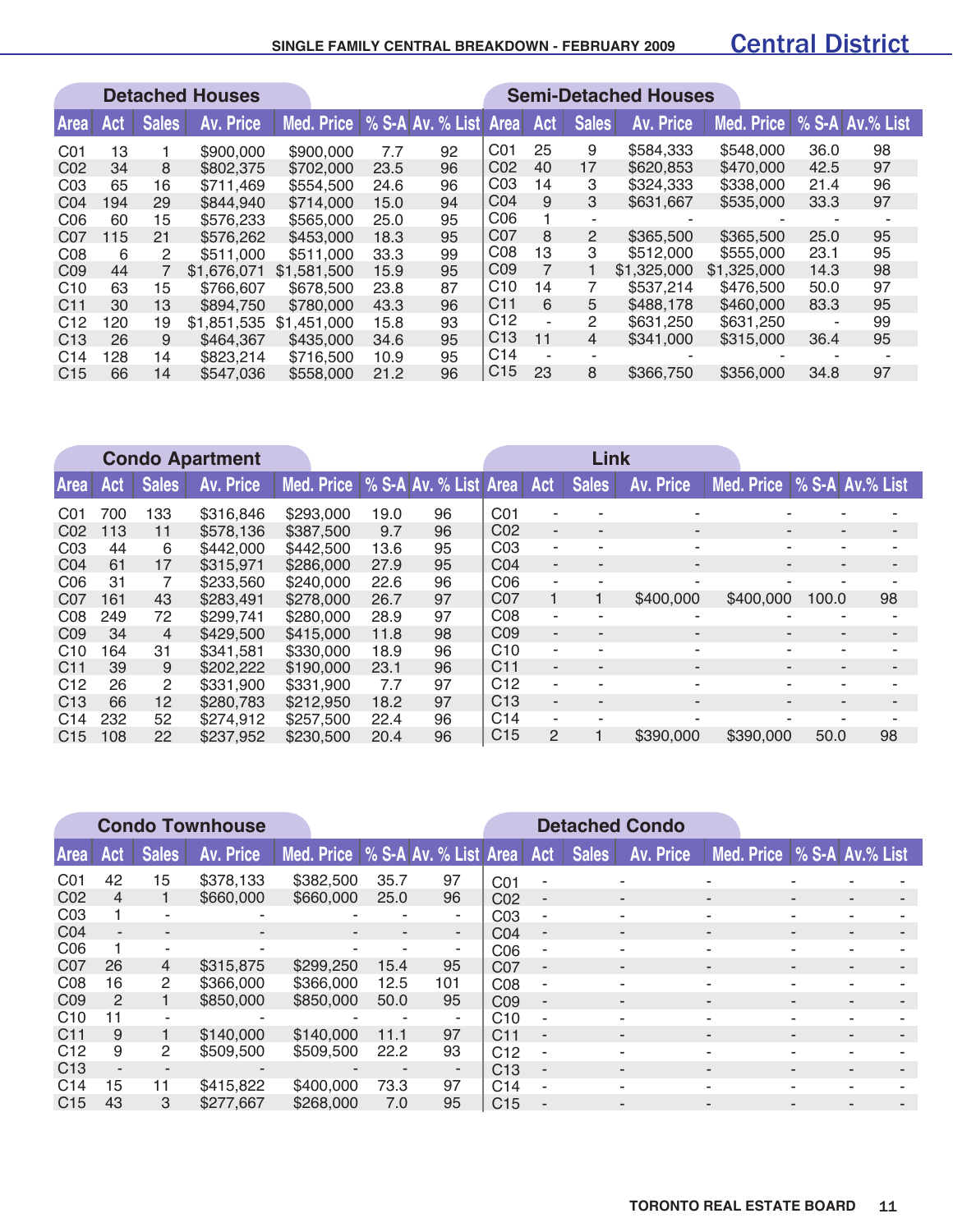

|                 |     |              | <b>Co-op Apartment</b> |                                    |       |        |                 |     |                          | <b>Attached/Row/Townhouse</b> |                             |      |    |
|-----------------|-----|--------------|------------------------|------------------------------------|-------|--------|-----------------|-----|--------------------------|-------------------------------|-----------------------------|------|----|
| Area            | Act | <b>Sales</b> | Av. Price              | Med. Price   % S-A Av. % List Area |       |        |                 | Act | <b>Sales</b>             | Av. Price                     | Med. Price % S-A Av. % List |      |    |
| CO <sub>1</sub> |     |              |                        |                                    |       |        | C01             | 25  | 6                        | \$486,167                     | \$473,000                   | 24.0 | 98 |
| C <sub>02</sub> | 4   |              | \$175,000              | \$175,000                          | 25.0  | 97     | CO <sub>2</sub> | 13  | $\overline{2}$           | \$496,000                     | \$496,000                   | 15.4 | 97 |
| CO <sub>3</sub> | 10  |              | \$275,000              | \$275,000                          | 10.0  | 117    | CO <sub>3</sub> | 2   |                          |                               |                             |      |    |
| CO <sub>4</sub> | 5   |              | \$195,000              | \$195,000                          | 20.0  | 108    | CO <sub>4</sub> | 4   |                          |                               |                             |      |    |
| C <sub>06</sub> |     |              |                        |                                    |       | ۰      | C <sub>06</sub> | 2   | ٠                        |                               |                             |      |    |
| C <sub>07</sub> |     |              |                        |                                    |       | $\sim$ | C <sub>07</sub> | 6   |                          | \$504,000                     | \$504,000                   | 16.7 | 99 |
| CO8             |     |              |                        |                                    |       | ٠      | CO8             | 17  | 5                        | \$480,100                     | \$450,000                   | 29.4 | 99 |
| C <sub>09</sub> | 18  | 3            | \$380,000              | \$429,000                          | 16.7  | 99     | CO <sub>9</sub> | 3   |                          |                               |                             |      |    |
| C10             | 2   |              |                        |                                    |       | ٠      | C <sub>10</sub> | 2   |                          | \$443,118                     | \$443,118                   | 50.0 | 97 |
| C <sub>11</sub> |     |              |                        |                                    | ۰     | ۰.     | C <sub>11</sub> | 2   | $\overline{\phantom{a}}$ |                               |                             |      |    |
| C <sub>12</sub> |     |              |                        |                                    |       |        | C <sub>12</sub> |     |                          |                               |                             |      |    |
| C <sub>13</sub> |     |              |                        |                                    |       |        | C <sub>13</sub> |     | 4                        | \$423,625                     | \$425,000 400.0             |      | 97 |
| C <sub>14</sub> | 3   | 3            | \$184,933              | \$169,900                          | 100.0 | 103    | C <sub>14</sub> | 6   | ٠                        |                               |                             |      |    |
| C <sub>15</sub> |     |              |                        |                                    |       |        | C <sub>15</sub> |     |                          | \$421,000                     | \$421,000                   |      | 96 |

## North District

|                    | <b>Current Month: February 2009</b> |            |                  |               |                  |                  |                |           |  |  |  |  |  |
|--------------------|-------------------------------------|------------|------------------|---------------|------------------|------------------|----------------|-----------|--|--|--|--|--|
| <b>Area</b>        | <b>Active</b>                       | <b>New</b> | <b>Sales</b>     | \$ Volume     | <b>Avg Price</b> | <b>Med Price</b> | <b>Avg DOM</b> | Avg %List |  |  |  |  |  |
| N01                | 152                                 | 67         | 24               | \$8,983,388   | \$374,308        | \$385,500        | 44             | 96        |  |  |  |  |  |
| N <sub>02</sub>    | 276                                 | 137        | 43               | \$16,625,500  | \$386,640        | \$347,000        | 45             | 96        |  |  |  |  |  |
| <b>N03</b>         | 495                                 | 241        | 113              | \$47,812,955  | \$423,124        | \$365,000        | 58             | 95        |  |  |  |  |  |
| N04                | 267                                 | 118        | 49               | \$21,588,988  | \$440,592        | \$439,888        | 50             | 95        |  |  |  |  |  |
| <b>N05</b>         | 238                                 | 103        | 30               | \$12,314,400  | \$410,480        | \$389,500        | 41             | 97        |  |  |  |  |  |
| <b>N06</b>         | 297                                 | 135        | 35               | \$15,025,000  | \$429,286        | \$369,500        | 49             | 96        |  |  |  |  |  |
| <b>N07</b>         | 384                                 | 174        | 72               | \$24,155,768  | \$335,497        | \$320,450        | 57             | 97        |  |  |  |  |  |
| <b>N08</b>         | 672                                 | 301        | 101              | \$44,425,760  | \$439,859        | \$407,000        | 38             | 96        |  |  |  |  |  |
| <b>N10</b>         | 211                                 | 91         | 36               | \$14,136,750  | \$392,688        | \$361,000        | 49             | 96        |  |  |  |  |  |
| N11                | 659                                 | 317        | 129              | \$57,942,046  | \$449,163        | \$400,000        | 46             | 96        |  |  |  |  |  |
| N <sub>12</sub>    | 114                                 | 56         | 15               | \$5,561,800   | \$370,787        | \$383,000        | 30             | 96        |  |  |  |  |  |
| N <sub>13</sub>    | 85                                  | 26         | 8                | \$6,571,800   | \$821,475        | \$627,500        | 84             | 95        |  |  |  |  |  |
| N <sub>14</sub>    | 143                                 | 44         | $\boldsymbol{9}$ | \$5,685,500   | \$631,722        | \$665,000        | 50             | 93        |  |  |  |  |  |
| N <sub>15</sub>    | 86                                  | 34         | 15               | \$4,620,000   | \$308,000        | \$297,000        | 80             | 96        |  |  |  |  |  |
| N <sub>16</sub>    | 144                                 | 47         | 15               | \$5,249,400   | \$349,960        | \$324,000        | 65             | 96        |  |  |  |  |  |
| N17                | 301                                 | 116        | 35               | \$7,772,900   | \$222,083        | \$220,000        | 46             | 96        |  |  |  |  |  |
| <b>N18</b>         | 153                                 | 64         | 27               | \$7,568,125   | \$280,301        | \$275,000        | 57             | 96        |  |  |  |  |  |
| N <sub>19</sub>    | 193                                 | 59         | 29               | \$7,851,200   | \$270,731        | \$260,000        | 59             | 97        |  |  |  |  |  |
| N20                | 34                                  | 6          | $\overline{2}$   | \$1,045,000   | \$522,500        | \$522,500        | 61             | 97        |  |  |  |  |  |
| N <sub>21</sub>    | 37                                  | 9          | $\overline{c}$   | \$612,000     | \$306,000        | \$306,000        | 103            | 94        |  |  |  |  |  |
| <b>N22</b>         | 92                                  | 40         | $\overline{4}$   | \$865,075     | \$216,269        | \$209,588        | 53             | 97        |  |  |  |  |  |
| N <sub>23</sub>    | 177                                 | 69         | 15               | \$3,869,580   | \$257,972        | \$229,000        | 72             | 97        |  |  |  |  |  |
| N <sub>24</sub>    | 95                                  | 27         | 6                | \$1,174,500   | \$195,750        | \$161,000        | 77             | 91        |  |  |  |  |  |
| <b>TOTAL 5,305</b> |                                     | 2,281      | 814              | \$321,457,435 | \$394,911        | \$358,000        | 51             | 96        |  |  |  |  |  |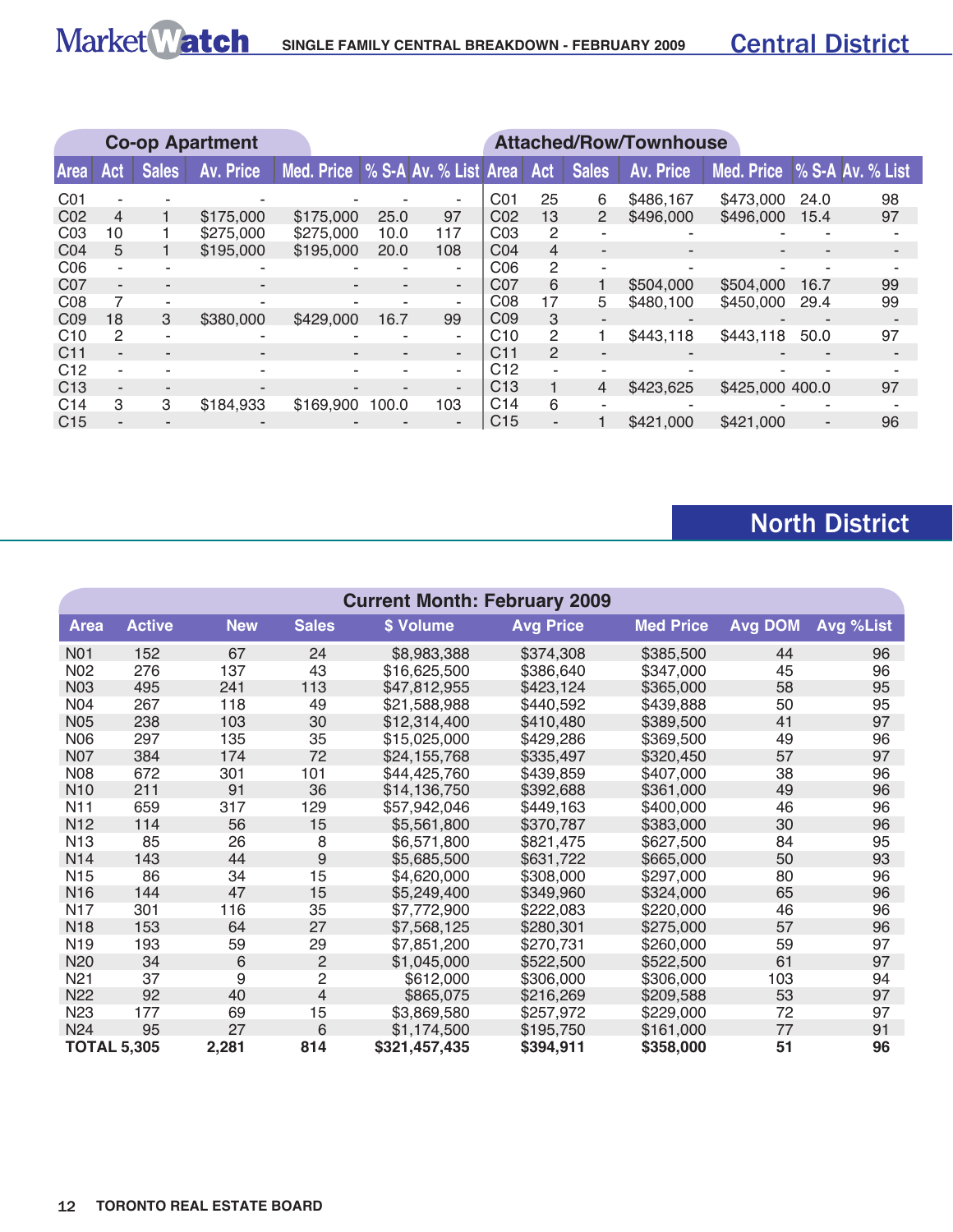

| <b>Year-to-Date: February 2009</b> |               |              |               |                  |                  |                |           |  |  |  |  |  |  |
|------------------------------------|---------------|--------------|---------------|------------------|------------------|----------------|-----------|--|--|--|--|--|--|
| Area                               | <b>Listed</b> | <b>Sales</b> | \$ Volume     | <b>Avg Price</b> | <b>Med Price</b> | <b>Avg DOM</b> | Avg %List |  |  |  |  |  |  |
| N01                                | 133           | 41           | \$16,223,188  | \$395,688        | \$386,000        | 44             | 96        |  |  |  |  |  |  |
| N <sub>02</sub>                    | 240           | 63           | \$25,123,500  | \$398,786        | \$340,000        | 45             | 96        |  |  |  |  |  |  |
| <b>N03</b>                         | 474           | 172          | \$73,570,055  | \$427,733        | \$377,944        | 52             | 95        |  |  |  |  |  |  |
| <b>N04</b>                         | 241           | 67           | \$28,565,988  | \$426,358        | \$425,000        | 50             | 95        |  |  |  |  |  |  |
| <b>N05</b>                         | 205           | 53           | \$22,019,150  | \$415,456        | \$377,000        | 45             | 97        |  |  |  |  |  |  |
| <b>N06</b>                         | 238           | 59           | \$24,085,450  | \$408,228        | \$367,000        | 54             | 96        |  |  |  |  |  |  |
| <b>N07</b>                         | 368           | 100          | \$33,596,418  | \$335,964        | \$321,750        | 57             | 96        |  |  |  |  |  |  |
| <b>N08</b>                         | 618           | 166          | \$72,055,660  | \$434,070        | \$401,000        | 43             | 96        |  |  |  |  |  |  |
| N <sub>10</sub>                    | 176           | 57           | \$22,183,050  | \$389,176        | \$360,000        | 45             | 96        |  |  |  |  |  |  |
| <b>N11</b>                         | 633           | 191          | \$83,105,246  | \$435,106        | \$390,000        | 50             | 95        |  |  |  |  |  |  |
| N <sub>12</sub>                    | 102           | 25           | \$9,412,300   | \$376,492        | \$385,000        | 40             | 97        |  |  |  |  |  |  |
| <b>N13</b>                         | 47            | 9            | \$7,040,800   | \$782,311        | \$525,000        | 77             | 95        |  |  |  |  |  |  |
| N <sub>14</sub>                    | 90            | 14           | \$8,423,000   | \$601,643        | \$542,500        | 67             | 94        |  |  |  |  |  |  |
| N <sub>15</sub>                    | 65            | 23           | \$8,084,000   | \$351,478        | \$297,000        | 71             | 97        |  |  |  |  |  |  |
| N <sub>16</sub>                    | 84            | 30           | \$9,894,339   | \$329,811        | \$317,750        | 68             | 95        |  |  |  |  |  |  |
| <b>N17</b>                         | 237           | 58           | \$14,385,900  | \$248,033        | \$225,500        | 47             | 96        |  |  |  |  |  |  |
| N <sub>18</sub>                    | 136           | 41           | \$10,869,875  | \$265,119        | \$272,000        | 55             | 96        |  |  |  |  |  |  |
| N <sub>19</sub>                    | 121           | 45           | \$12,434,100  | \$276,313        | \$245,000        | 62             | 97        |  |  |  |  |  |  |
| N <sub>20</sub>                    | 16            | 6            | \$2,749,500   | \$458,250        | \$446,000        | 87             | 95        |  |  |  |  |  |  |
| N <sub>21</sub>                    | 18            | 5            | \$1,382,000   | \$276,400        | \$260,000        | 100            | 94        |  |  |  |  |  |  |
| N22                                | 67            | 12           | \$3,277,975   | \$273,165        | \$229,238        | 69             | 98        |  |  |  |  |  |  |
| N <sub>23</sub>                    | 124           | 28           | \$6,880,580   | \$245,735        | \$224,750        | 86             | 97        |  |  |  |  |  |  |
| N <sub>24</sub>                    | 51            | 10           | \$2,080,500   | \$208,050        | \$178,250        | 81             | 91        |  |  |  |  |  |  |
| <b>TOTAL</b>                       | 4,484         | 1,275        | \$497,442,574 | \$390,151        | \$352,000        | 52             | 96        |  |  |  |  |  |  |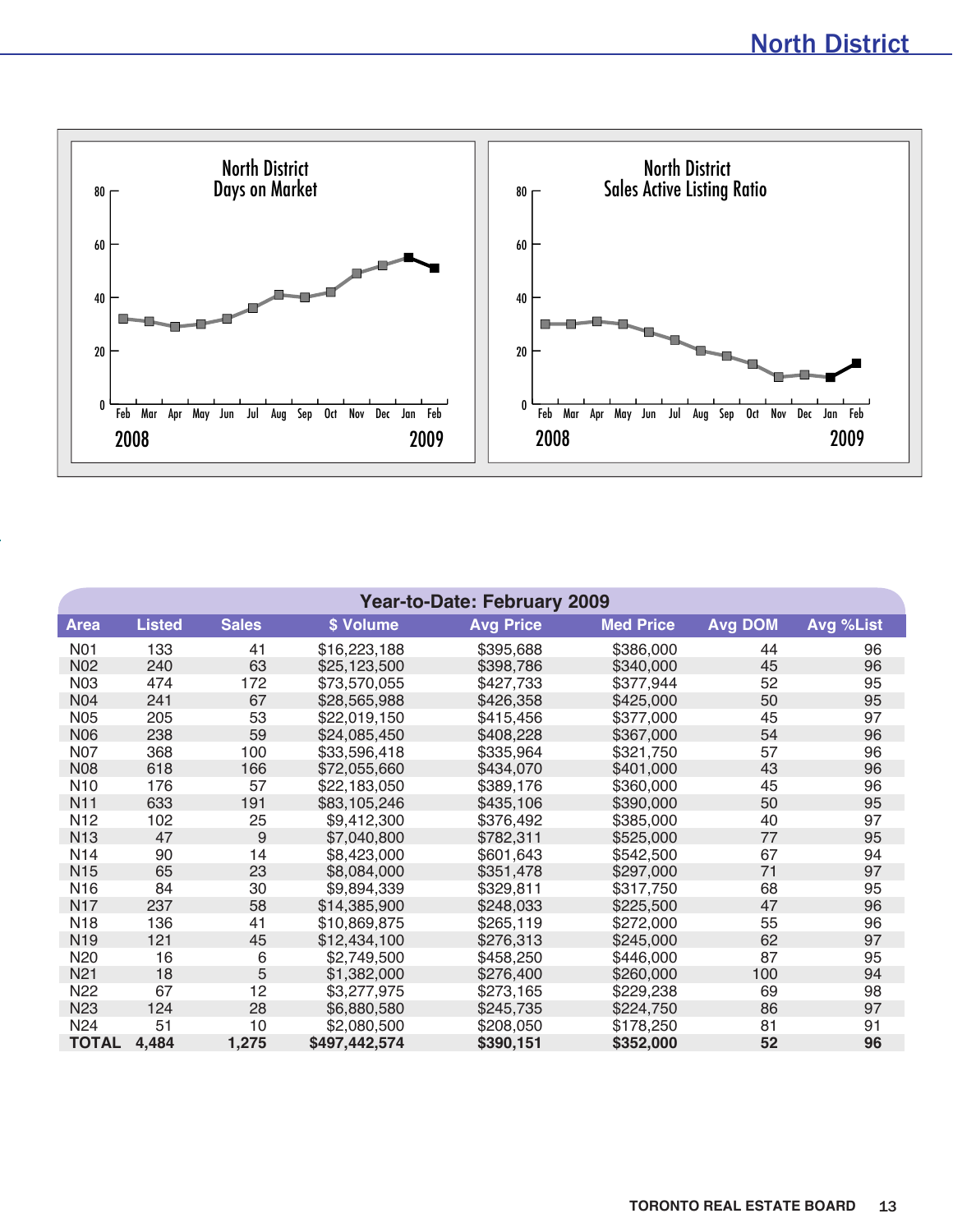

|                  |     |              | <b>Detached Houses</b> | <b>Semi-Detached Houses</b> |                       |    |                  |                          |                          |                  |            |                          |     |
|------------------|-----|--------------|------------------------|-----------------------------|-----------------------|----|------------------|--------------------------|--------------------------|------------------|------------|--------------------------|-----|
| <b>Area</b>      | Act | <b>Sales</b> | <b>Av. Price</b>       | Med. Price                  | % S-A Av. % List Area |    |                  | Act                      | <b>Sales</b>             | <b>Av. Price</b> | Med. Price | % S-A Av. % List         |     |
| N <sub>0</sub> 1 | 82  | 9            | \$489,710              | \$485,000                   | 11.0                  | 96 | <b>N01</b>       | $\overline{2}$           | $\overline{\phantom{a}}$ |                  |            |                          |     |
| N02              | 138 | 15           | \$553,233              | \$408,000                   | 10.9                  | 97 | N <sub>02</sub>  | $\overline{\phantom{a}}$ | 2                        | \$376,000        | \$376,000  |                          | 99  |
| <b>N03</b>       | 246 | 48           | \$577,556              | \$532,500                   | 19.5                  | 93 | <b>N03</b>       | 15                       | $\overline{4}$           | \$376,250        | \$387,750  | 26.7                     | 96  |
| N04              | 194 | 34           | \$491,382              | \$475,000                   | 17.5                  | 95 | <b>N04</b>       | 14                       | 6                        | \$327,833        | \$322,000  | 42.9                     | 94  |
| N05              | 196 | 18           | \$457,300              | \$417,400                   | 9.2                   | 97 | <b>N05</b>       | $\overline{7}$           |                          | \$336,000        | \$336,000  | 14.3                     | 96  |
| N06              | 208 | 22           | \$499,341              | \$442,500                   | 10.6                  | 96 | <b>N06</b>       | 22                       | 2                        | \$287,000        | \$287,000  | 9.1                      | 96  |
| <b>N07</b>       | 239 | 46           | \$372,364              | \$363,500                   | 19.3                  | 96 | <b>N07</b>       | 50                       | 8                        | \$283,130        | \$280,000  | 16.0                     | 98  |
| <b>N08</b>       | 413 | 63           | \$505,108              | \$453,000                   | 15.3                  | 96 | <b>N08</b>       | 103                      | 15                       | \$364,097        | \$370,000  | 14.6                     | 97  |
| N <sub>10</sub>  | 104 | 19           | \$444,582              | \$423,000                   | 18.3                  | 96 | N <sub>10</sub>  | 7                        | ÷,                       |                  |            |                          |     |
| N11              | 361 | 78           | \$518,742              | \$465,000                   | 21.6                  | 96 | N <sub>1</sub> 1 | 56                       | 14                       | \$331,414        | \$330,000  | 25.0                     | 97  |
| N <sub>12</sub>  | 94  | 13           | \$380,908              | \$397,000                   | 13.8                  | 96 | N <sub>12</sub>  | $\overline{7}$           | 1                        | \$305,000        | \$305,000  | 14.3                     | 95  |
| N <sub>13</sub>  | 85  | 8            | \$821,475              | \$627,500                   | 9.4                   | 95 | N <sub>13</sub>  | ä,                       |                          |                  |            |                          |     |
| N <sub>14</sub>  | 130 | 8            | \$656,313              | \$687,500                   | 6.2                   | 93 | N <sub>14</sub>  | $\overline{a}$           |                          |                  |            |                          |     |
| N <sub>15</sub>  | 82  | 12           | \$325,625              | \$305,000                   | 14.6                  | 96 | N <sub>15</sub>  | $\overline{\phantom{0}}$ |                          |                  |            |                          |     |
| N <sub>16</sub>  | 124 | 15           | \$349,960              | \$324,000                   | 12.1                  | 96 | N <sub>16</sub>  | $\overline{\phantom{a}}$ | $\overline{a}$           | ٠                |            |                          |     |
| N17              | 283 | 30           | \$222,363              | \$222,500                   | 10.6                  | 96 | N <sub>17</sub>  | 4                        | 1                        | \$244,000        | \$244,000  | 25.0                     | 98  |
| N <sub>18</sub>  | 122 | 17           | \$306,076              | \$294,000                   | 13.9                  | 97 | <b>N18</b>       | 14                       | 3                        | \$246,000        | \$254,000  | 21.4                     | 95  |
| N <sub>19</sub>  | 131 | 22           | \$287,995              | \$280,000                   | 16.8                  | 96 | N <sub>19</sub>  | $\overline{7}$           | 3                        | \$206,633        | \$205,000  | 42.9                     | 99  |
| N <sub>20</sub>  | 34  | 2            | \$522,500              | \$522,500                   | 5.9                   | 97 | <b>N20</b>       | ÷,                       |                          |                  |            |                          |     |
| N <sub>21</sub>  | 37  | 2            | \$306,000              | \$306,000                   | 5.4                   | 94 | N <sub>21</sub>  | ٠                        |                          |                  |            |                          |     |
| <b>N22</b>       | 81  | 2            | \$222,950              | \$222,950                   | 2.5                   | 94 | N <sub>22</sub>  | $\blacksquare$           |                          | \$218,475        | \$218,475  | $\overline{\phantom{a}}$ | 102 |
| N <sub>23</sub>  | 62  | 13           | \$266,023              | \$239,000                   | 8.0                   | 97 | N <sub>23</sub>  | $\blacksquare$           |                          |                  |            |                          |     |
| N <sub>24</sub>  | 88  | 6            | \$195,750              | \$161,000                   | 6.8                   | 91 | <b>N24</b>       |                          |                          |                  |            |                          |     |

|                 | <b>Condo Apartment</b> |              |                  |            |                          |                          |                 | Link           |                |                  |            |      |                  |
|-----------------|------------------------|--------------|------------------|------------|--------------------------|--------------------------|-----------------|----------------|----------------|------------------|------------|------|------------------|
| <b>Area</b>     | Act                    | <b>Sales</b> | <b>Av. Price</b> | Med. Price |                          | % S-A Av. % List Area    |                 | Act            | <b>Sales</b>   | <b>Av. Price</b> | Med. Price |      | % S-A Av. % List |
| <b>N01</b>      | 27                     | 7            | \$247,143        | \$248,000  | 25.9                     | 96                       | <b>N01</b>      | 11             | 5              | \$387,000        | \$391,500  | 45.5 | 96               |
| N <sub>02</sub> | 79                     | 20           | \$270,975        | \$251,500  | 25.3                     | 95                       | N02             | 20             |                | \$372,000        | \$372,000  | 5.0  | 98               |
| N <sub>03</sub> | 144                    | 28           | \$245,485        | \$240,950  | 19.4                     | 96                       | <b>N03</b>      | 6              |                |                  |            |      |                  |
| N <sub>04</sub> | 27                     | 3            | \$185,333        | \$170,000  | 11.1                     | 94                       | N <sub>04</sub> |                |                |                  |            |      |                  |
| <b>N05</b>      |                        |              |                  |            |                          |                          | <b>N05</b>      | 6              |                | \$410,000        | \$410,000  | 16.7 | 98               |
| <b>N06</b>      | 14                     | $\mathbf{2}$ | \$262,000        | \$262,000  | 14.3                     | 94                       | <b>N06</b>      | 2              |                |                  |            |      |                  |
| <b>N07</b>      | 25                     |              |                  |            | $\overline{\phantom{a}}$ | $\overline{\phantom{0}}$ | <b>N07</b>      | $\overline{4}$ | $\overline{2}$ | \$256,500        | \$256,500  | 50.0 | 98               |
| <b>N08</b>      | 76                     | 5            | \$253,200        | \$245,000  | 6.6                      | 94                       | <b>N08</b>      |                |                |                  |            |      |                  |
| N <sub>10</sub> | 44                     |              | \$220,000        | \$220,000  | 2.3                      | 94                       | <b>N10</b>      | 46             | 16             | \$341,856        | \$334,400  | 34.8 | 97               |
| N <sub>11</sub> | 99                     | 5            | \$447,600        | \$270,000  | 5.1                      | 93                       | N <sub>11</sub> | 16             | 8              | \$339,188        | \$323,250  | 50.0 | 97               |
| N <sub>12</sub> |                        |              |                  |            |                          | ٠.                       | N <sub>12</sub> | ÷,             |                | \$305,000        | \$305,000  |      | 97               |
| N <sub>13</sub> |                        |              |                  |            | ٠                        | ٠.                       | N <sub>13</sub> |                |                |                  |            |      |                  |
| N <sub>14</sub> | 9                      |              |                  |            |                          | $\overline{\phantom{0}}$ | N <sub>14</sub> |                |                |                  |            |      |                  |
| N <sub>15</sub> |                        |              |                  |            |                          | ÷                        | N <sub>15</sub> |                |                |                  |            |      |                  |
| N <sub>16</sub> | 9                      |              |                  |            |                          | ÷.                       | N <sub>16</sub> |                |                |                  |            |      |                  |
| N <sub>17</sub> | $\mathcal{P}$          |              |                  |            |                          |                          | N <sub>17</sub> |                |                |                  |            |      |                  |
| <b>N18</b>      | 3                      |              | \$144,000        | \$144,000  | 33.3                     | 96                       | <b>N18</b>      | 10             | $\overline{4}$ | \$256,281        | \$258,313  | 40.0 | 96               |
| N <sub>19</sub> | 11                     |              |                  |            |                          |                          | N <sub>19</sub> | 12             | 3              | \$223,300        | \$219,900  | 25.0 | 98               |
| N20             |                        |              |                  |            |                          | ٠.                       | N <sub>20</sub> |                |                |                  |            |      |                  |
| N <sub>21</sub> |                        |              |                  |            |                          | ٠                        | N <sub>21</sub> |                |                |                  |            |      |                  |
| N22             | ۰                      |              |                  |            |                          | $\overline{\phantom{a}}$ | N <sub>22</sub> | 6              |                |                  |            |      |                  |
| N <sub>23</sub> |                        |              |                  |            | ۰                        | ٠.                       | N <sub>23</sub> | 3              | 1              | \$218,780        | \$218,780  | 33.3 | 97               |
| N24             |                        |              |                  |            |                          |                          | N <sub>24</sub> |                |                |                  |            |      |                  |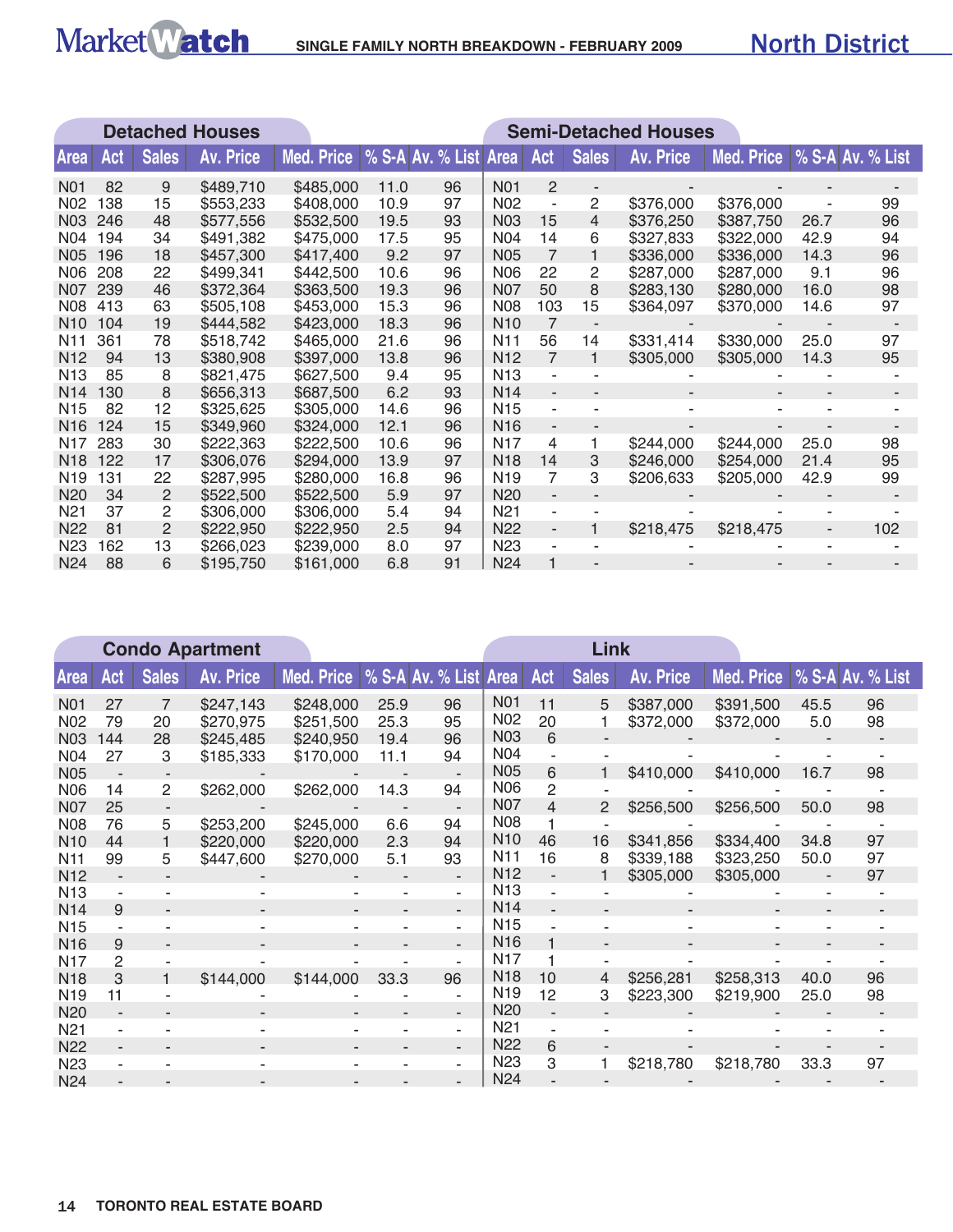|                 | <b>Condo Townhouse</b> |                |                  |                                  |      |                          |                  |     |              | <b>Detached Condo</b>    |                             |   |  |
|-----------------|------------------------|----------------|------------------|----------------------------------|------|--------------------------|------------------|-----|--------------|--------------------------|-----------------------------|---|--|
| <b>Area</b>     | Act                    | <b>Sales</b>   | <b>Av. Price</b> | Med. Price % S-A Av. % List Area |      |                          |                  | Act | <b>Sales</b> | <b>Av. Price</b>         | Med. Price % S-A Av. % List |   |  |
| <b>N01</b>      | 28                     | 3              | \$303,667        | \$310,000                        | 10.7 | 97                       | N <sub>0</sub> 1 |     |              |                          |                             |   |  |
| N <sub>02</sub> | 33                     | 2              | \$298,500        | \$298,500                        | 6.1  | 95                       | N <sub>02</sub>  | 1   |              |                          |                             |   |  |
| <b>N03</b>      | 29                     | 6              | \$290,883        | \$286,400                        | 20.7 | 98                       | <b>N03</b>       |     |              |                          |                             |   |  |
| <b>N04</b>      | 10                     |                |                  |                                  |      |                          | <b>N04</b>       |     |              |                          |                             |   |  |
| N05             |                        | ٠              |                  |                                  |      | $\overline{\phantom{a}}$ | <b>N05</b>       |     |              |                          |                             |   |  |
| <b>N06</b>      | 21                     | 2              | \$443,750        | \$443,750                        | 9.5  | 95                       | <b>N06</b>       |     |              |                          |                             |   |  |
| <b>N07</b>      | 19                     | $\overline{2}$ | \$202,500        | \$202,500                        | 10.5 | 98                       | <b>N07</b>       | ٠   |              | $\overline{\phantom{a}}$ | ٠                           | ٠ |  |
| N08             | 12                     | 3              | \$297,000        | \$315,000                        | 25.0 | 96                       | <b>N08</b>       |     |              |                          |                             |   |  |
| N <sub>10</sub> | 6                      |                |                  |                                  |      |                          | <b>N10</b>       |     |              |                          |                             |   |  |
| N <sub>1</sub>  | 46                     | 8              | \$341,100        | \$335,400                        | 17.4 | 94                       | N <sub>11</sub>  | 1   |              |                          |                             |   |  |
| N <sub>12</sub> | 1                      | $\sim$         |                  |                                  | ٠    | $\overline{\phantom{a}}$ | N <sub>12</sub>  |     |              |                          |                             |   |  |
| <b>N13</b>      |                        |                |                  |                                  | ٠    | ۰                        | <b>N13</b>       |     |              |                          |                             |   |  |
| <b>N14</b>      | 3                      |                | \$435,000        | \$435,000                        | 33.3 | 89                       | <b>N14</b>       |     |              |                          |                             |   |  |
| N <sub>15</sub> |                        |                |                  |                                  |      | ۰                        | <b>N15</b>       |     |              |                          |                             |   |  |
| N <sub>16</sub> | 6                      |                |                  |                                  | ٠    | $\overline{\phantom{a}}$ | <b>N16</b>       |     |              |                          |                             |   |  |
| <b>N17</b>      |                        |                |                  |                                  |      | ۰                        | N <sub>17</sub>  |     |              |                          |                             |   |  |
| <b>N18</b>      | 3                      |                | \$228,000        | \$228,000                        | 33.3 | 97                       | <b>N18</b>       |     |              |                          |                             |   |  |
| N <sub>19</sub> | $\overline{2}$         |                |                  |                                  |      | ۰                        | N <sub>19</sub>  | 17  |              |                          |                             |   |  |
| N20             |                        |                |                  |                                  | -    | $\overline{\phantom{a}}$ | <b>N20</b>       |     |              |                          |                             |   |  |
| N <sub>21</sub> |                        |                |                  |                                  | ۰    | ۰                        | N <sub>21</sub>  |     |              |                          |                             |   |  |
| <b>N22</b>      | $\blacksquare$         |                |                  |                                  | -    | $\overline{\phantom{a}}$ | <b>N22</b>       | ٠   |              |                          |                             |   |  |
| N <sub>23</sub> |                        |                |                  |                                  | ۰    | $\sim$                   | N <sub>23</sub>  |     |              |                          |                             |   |  |
| <b>N24</b>      | 6                      |                |                  |                                  |      |                          | <b>N24</b>       |     |              |                          |                             |   |  |

|                  | <b>Co-op Apartment</b>   |                |                          |                                    |                          |                          |                 | <b>Attached/Row/Townhouse</b> |                          |                  |            |       |                  |
|------------------|--------------------------|----------------|--------------------------|------------------------------------|--------------------------|--------------------------|-----------------|-------------------------------|--------------------------|------------------|------------|-------|------------------|
| <b>Area</b>      | Act                      | <b>Sales</b>   | <b>Av. Price</b>         | Med. Price   % S-A Av. % List Area |                          |                          |                 | Act                           | <b>Sales</b>             | <b>Av. Price</b> | Med. Price |       | % S-A Av. % List |
| <b>N01</b>       |                          |                |                          |                                    |                          | ٠                        | <b>N01</b>      | 2                             | $\overline{\phantom{a}}$ |                  |            |       |                  |
| N <sub>02</sub>  |                          |                |                          |                                    |                          | ٠.                       | N <sub>02</sub> | 5                             | 3                        | \$395,500        | \$425,000  | 60.0  | 96               |
| <b>N03</b>       |                          |                |                          |                                    |                          | ٠                        | N03             | 54                            | 27                       | \$369,125        | \$358,000  | 50.0  | 97               |
| N <sub>04</sub>  |                          |                |                          |                                    |                          | ٠                        | N04             | 22                            | 6                        | \$393,167        | \$365,000  | 27.3  | 96               |
| <b>N05</b>       |                          |                |                          |                                    |                          | ٠                        | <b>N05</b>      | 29                            | 10                       | \$333,700        | \$337,750  | 34.5  | 97               |
| <b>N06</b>       |                          |                |                          |                                    |                          | ٠.                       | N06             | 30                            | 7                        | \$293,429        | \$286,000  | 23.3  | 97               |
| <b>N07</b>       | $\overline{\phantom{a}}$ |                | $\overline{\phantom{a}}$ | ٠                                  | $\blacksquare$           | $\overline{\phantom{a}}$ | <b>N07</b>      | 47                            | 14                       | \$274,571        | \$275,000  | 29.8  | 97               |
| <b>N08</b>       | 1                        |                |                          |                                    |                          | ٠                        | <b>N08</b>      | 66                            | 15                       | \$332,367        | \$332,000  | 22.7  | 97               |
| <b>N10</b>       |                          |                |                          |                                    |                          | $\overline{\phantom{a}}$ | <b>N10</b>      | $\overline{4}$                |                          |                  |            |       |                  |
| N <sub>1</sub> 1 |                          |                |                          |                                    |                          | ٠                        | N <sub>1</sub>  | 80                            | 16                       | \$322,504        | \$318,500  | 20.0  | 96               |
| N <sub>12</sub>  |                          |                |                          |                                    |                          | $\overline{\phantom{a}}$ | N <sub>12</sub> | 12                            | $\blacksquare$           |                  |            |       | ٠                |
| <b>N13</b>       |                          |                | ۰                        | ۰                                  | ٠                        | ٠                        | N <sub>13</sub> |                               |                          |                  |            |       |                  |
| <b>N14</b>       |                          |                |                          |                                    |                          | $\overline{\phantom{a}}$ | N <sub>14</sub> | 1                             |                          |                  |            |       |                  |
| <b>N15</b>       |                          |                |                          |                                    |                          | ٠                        | N <sub>15</sub> | 4                             | 3                        | \$237,500        | \$236,500  | 75.0  | 96               |
| <b>N16</b>       | 1                        |                |                          |                                    |                          | $\blacksquare$           | N <sub>16</sub> | 3                             | $\blacksquare$           |                  |            |       |                  |
| N <sub>17</sub>  |                          |                |                          |                                    |                          | ٠                        | N <sub>17</sub> | 9                             | 4                        | \$214,500        | \$211,500  | 44.4  | 97               |
| <b>N18</b>       | ۰.                       | $\blacksquare$ | $\overline{\phantom{a}}$ | ٠                                  | $\overline{\phantom{a}}$ | ٠                        | <b>N18</b>      | 1                             | 1                        | \$229,700        | \$229,700  | 100.0 | 97               |
| N <sub>19</sub>  |                          |                |                          |                                    |                          | ٠                        | N <sub>19</sub> | 13                            | 1                        | \$225,500        | \$225,500  | 7.7   | 99               |
| N <sub>20</sub>  |                          |                |                          |                                    |                          | ٠                        | N <sub>20</sub> |                               |                          |                  |            |       |                  |
| N <sub>21</sub>  |                          |                |                          |                                    |                          | ٠                        | N <sub>21</sub> |                               |                          |                  |            |       |                  |
| <b>N22</b>       |                          |                |                          |                                    |                          | $\overline{\phantom{a}}$ | N <sub>22</sub> | 5                             |                          | \$200,700        | \$200,700  | 20.0  | 99               |
| N <sub>23</sub>  |                          |                |                          |                                    |                          | ÷                        | <b>N23</b>      | 12                            |                          | \$192,500        | \$192,500  | 8.3   | 99               |
| N <sub>24</sub>  |                          |                |                          |                                    |                          |                          | <b>N24</b>      |                               |                          |                  |            |       |                  |